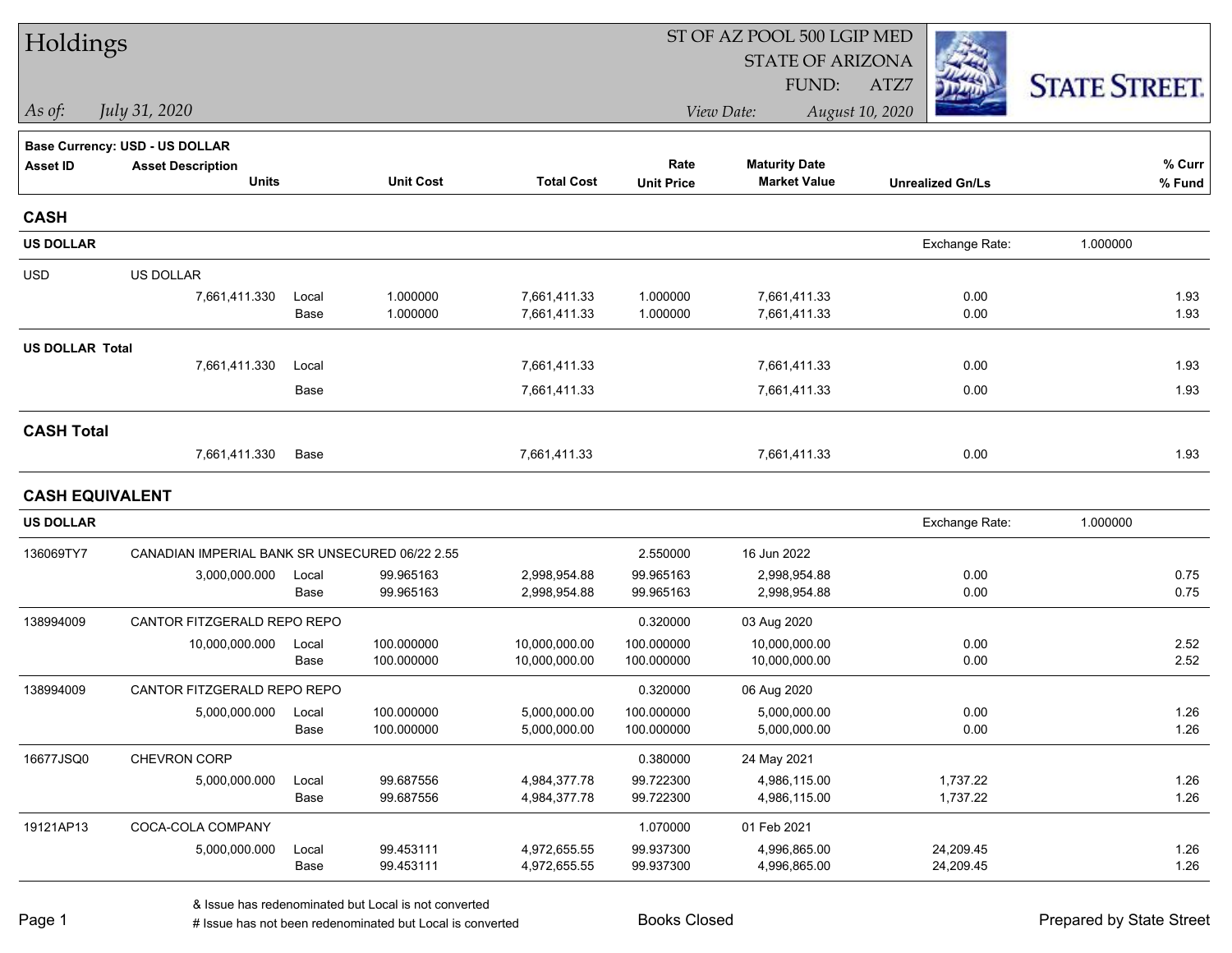| Holdings |               |  |  |
|----------|---------------|--|--|
| As of:   | July 31, 2020 |  |  |

**Base Currency: USD - US DOLLAR**

#### ST OF AZ POOL 500 LGIP MED

STATE OF ARIZONA FUND:

ATZ7



*As of: View Date: August 10, 2020*

| Asset ID  | <b>Asset Description</b>    |       |                  |                   | Rate              | <b>Maturity Date</b> |                         | % Curr |
|-----------|-----------------------------|-------|------------------|-------------------|-------------------|----------------------|-------------------------|--------|
|           | <b>Units</b>                |       | <b>Unit Cost</b> | <b>Total Cost</b> | <b>Unit Price</b> | <b>Market Value</b>  | <b>Unrealized Gn/Ls</b> | % Fund |
| 2284K0H32 | CROWN POINT CAP CO.         |       |                  |                   | 1.880000          | 03 Aug 2020          |                         |        |
|           | 5,000,000.000               | Local | 99.989556        | 4,999,477.78      | 99.989556         | 4,999,477.78         | 0.00                    | 1.26   |
|           |                             | Base  | 99.989556        | 4,999,477.78      | 99.989556         | 4,999,477.78         | 0.00                    | 1.26   |
| 2546R2HX7 | WALT DISNEY CO              |       |                  |                   | 1.660000          | 31 Aug 2020          |                         |        |
|           | 3,000,000.000               | Local | 99.861667        | 2,995,850.00      | 99.861667         | 2,995,850.00         | 0.00                    | 0.75   |
|           |                             | Base  | 99.861667        | 2,995,850.00      | 99.861667         | 2,995,850.00         | 0.00                    | 0.75   |
| 2546R2S31 | WALT DISNEY CO              |       |                  |                   | 0.500000          | 03 May 2021          |                         |        |
|           | 3,000,000.000               | Local | 99.618056        | 2,988,541.67      | 99.657900         | 2,989,737.00         | 1,195.33                | 0.75   |
|           |                             | Base  | 99.618056        | 2,988,541.67      | 99.657900         | 2,989,737.00         | 1,195.33                | 0.75   |
| 30229ALW7 | <b>EXXON MOBIL CORP</b>     |       |                  |                   | 0.340000          | 30 Nov 2020          |                         |        |
|           | 5,000,000.000               | Local | 99.885722        | 4,994,286.11      | 99.942100         | 4,997,105.00         | 2,818.89                | 1.26   |
|           |                             | Base  | 99.885722        | 4,994,286.11      | 99.942100         | 4,997,105.00         | 2,818.89                | 1.26   |
| 56274LJU9 | <b>MANHATTAN ASSET FDG.</b> |       |                  |                   | 0.220000          | 28 Sep 2020          |                         |        |
|           | 3,000,000.000               | Local | 99.964556        | 2,998,936.67      | 99.964556         | 2,998,936.67         | 0.00                    | 0.75   |
|           |                             | Base  | 99.964556        | 2,998,936.67      | 99.964556         | 2,998,936.67         | 0.00                    | 0.75   |
| 59157TH30 | METLIFE SHORT TERM FDG      |       |                  |                   | 1.050000          | 03 Aug 2020          |                         |        |
|           | 2,000,000.000               | Local | 99.994167        | 1,999,883.33      | 99.994167         | 1,999,883.33         | 0.00                    | 0.50   |
|           |                             | Base  | 99.994167        | 1,999,883.33      | 99.994167         | 1,999,883.33         | 0.00                    | 0.50   |
| 59157TN41 | METLIFE SHORT TERM FDG      |       |                  |                   | 0.230000          | 04 Jan 2021          |                         |        |
|           | 3,000,000.000               | Local | 99.900333        | 2,997,010.00      | 99.920400         | 2,997,612.00         | 602.00                  | 0.75   |
|           |                             | Base  | 99.900333        | 2,997,010.00      | 99.920400         | 2,997,612.00         | 602.00                  | 0.75   |
| 6698M4N40 | NOVARTIS FNC CRP            |       |                  |                   | 0.250000          | 04 Jan 2021          |                         |        |
|           | 3,000,000.000               | Local | 99.891667        | 2,996,750.00      | 99.917000         | 2,997,510.00         | 760.00                  | 0.75   |
|           |                             | Base  | 99.891667        | 2,996,750.00      | 99.917000         | 2,997,510.00         | 760.00                  | 0.75   |
| 8225X2P32 | SHELL INTNL FNC B.V         |       |                  |                   | 0.450000          | 03 Feb 2021          |                         |        |
|           | 4,770,000.000               | Local | 99.767500        | 4,758,909.75      | 99.833800         | 4,762,072.26         | 3,162.51                | 1.20   |
|           |                             | Base  | 99.767500        | 4,758,909.75      | 99.833800         | 4,762,072.26         | 3,162.51                | 1.20   |
| 8225X2TM6 | SHELL INTNL FNC B.V         |       |                  |                   | 0.500000          | 21 Jun 2021          |                         |        |
|           | 3,000,000.000               | Local | 99.550000        | 2,986,500.00      | 99.550000         | 2,986,500.00         | 0.00                    | 0.75   |
|           |                             | Base  | 99.550000        | 2,986,500.00      | 99.550000         | 2,986,500.00         | 0.00                    | 0.75   |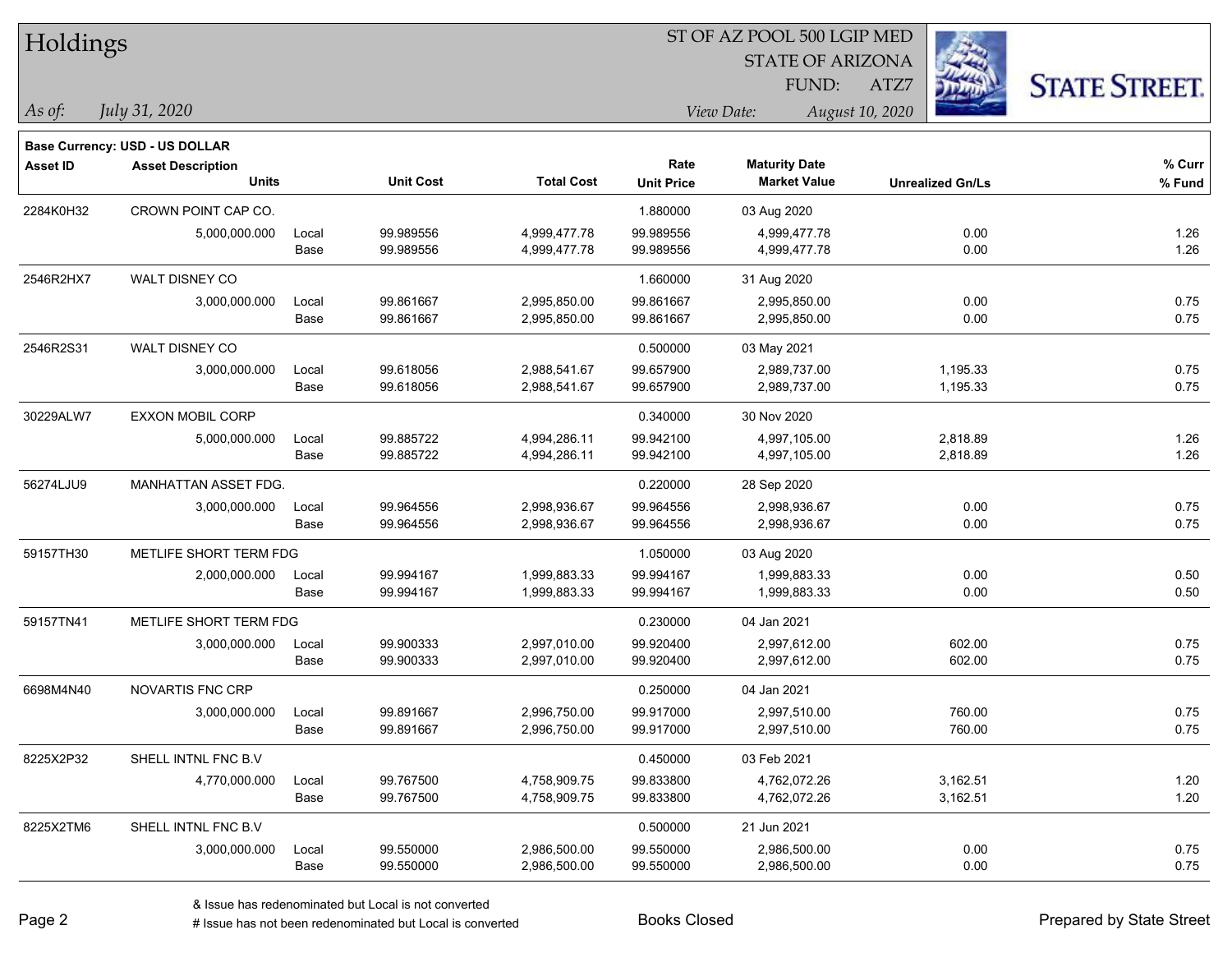| Holdings               |                                               |               |                          |                              |                           | 51 OF AZ POOL 500 LGIP MED<br><b>STATE OF ARIZONA</b> |                          |                      |
|------------------------|-----------------------------------------------|---------------|--------------------------|------------------------------|---------------------------|-------------------------------------------------------|--------------------------|----------------------|
|                        |                                               |               |                          |                              |                           | <b>FUND:</b>                                          | ATZ7                     | <b>STATE STREET.</b> |
| As of:                 | July 31, 2020                                 |               |                          |                              |                           | View Date:                                            | August 10, 2020          |                      |
|                        | Base Currency: USD - US DOLLAR                |               |                          |                              |                           |                                                       |                          |                      |
| <b>Asset ID</b>        | <b>Asset Description</b><br><b>Units</b>      |               | <b>Unit Cost</b>         | <b>Total Cost</b>            | Rate<br><b>Unit Price</b> | <b>Maturity Date</b><br><b>Market Value</b>           | <b>Unrealized Gn/Ls</b>  | % Curr<br>% Fund     |
| 930ABD003              | FIDELITY INVESTMENTS MONEY                    |               |                          |                              | 0.000000                  | 03 Aug 2020                                           |                          |                      |
|                        | 5,001,670.010                                 | Local<br>Base | 100.000000<br>100.000000 | 5,001,670.01<br>5,001,670.01 | 100.000000<br>100.000000  | 5,001,670.01<br>5,001,670.01                          | 0.00<br>0.00             | 1.26<br>1.26         |
| 966VMM002              | <b>JP MORGAN MONEY MARKET</b>                 |               |                          |                              | 0.000000                  | 03 Aug 2020                                           |                          |                      |
|                        | 5,002,702.710                                 | Local<br>Base | 100.000000<br>100.000000 | 5,002,702.71<br>5,002,702.71 | 100.000000<br>100.000000  | 5,002,702.71<br>5,002,702.71                          | 0.00<br>0.00             | 1.26<br>1.26         |
| 979QHR003              | SOUTH STREET REPO                             |               |                          |                              | 0.130000                  | 03 Aug 2020                                           |                          |                      |
|                        | 3,914,375.000                                 | Local<br>Base | 100.000000<br>100.000000 | 3,914,375.00<br>3,914,375.00 | 100.000000<br>100.000000  | 3,914,375.00<br>3,914,375.00                          | 0.00<br>0.00             | 0.99<br>0.99         |
| <b>US DOLLAR Total</b> |                                               |               |                          |                              |                           |                                                       |                          |                      |
|                        | 76,688,747.720                                | Local         |                          | 76,590,881.24                |                           | 76,625,366.64                                         | 34,485.40                | 19.29                |
|                        |                                               | Base          |                          | 76,590,881.24                |                           | 76,625,366.64                                         | 34,485.40                | 19.29                |
|                        | <b>CASH EQUIVALENT Total</b>                  |               |                          |                              |                           |                                                       |                          |                      |
|                        | 76,688,747.720                                | Base          |                          | 76,590,881.24                |                           | 76,625,366.64                                         | 34,485.40                | 19.29                |
| <b>FIXED INCOME</b>    |                                               |               |                          |                              |                           |                                                       |                          |                      |
| <b>US DOLLAR</b>       |                                               |               |                          |                              |                           |                                                       | Exchange Rate:           | 1.000000             |
| 025816CD9              | AMERICAN EXPRESS CO SR UNSECURED 05/22 2.75   |               |                          |                              | 2.750000                  | 20 May 2022                                           |                          |                      |
|                        | 4,000,000.000                                 | Local<br>Base | 99.928066<br>99.928066   | 3,997,122.63<br>3,997,122.63 | 104.105927<br>104.105927  | 4,164,237.08<br>4,164,237.08                          | 167,114.45<br>167,114.45 | 1.05<br>1.05         |
| 025816CG2              | AMERICAN EXPRESS CO SR UNSECURED 07/24 2.5    |               |                          |                              | 2.500000                  | 30 Jul 2024                                           |                          |                      |
|                        | 5,000,000.000                                 | Local<br>Base | 99.742858<br>99.742858   | 4,987,142.91<br>4,987,142.91 | 107.142486<br>107.142486  | 5,357,124.30<br>5,357,124.30                          | 369.981.39<br>369,981.39 | 1.35<br>1.35         |
| 02582JHS2              | AMERICAN EXPRESS CREDIT ACCOUN AMXCA 2018 3 A |               |                          |                              | 0.494750                  | 15 Oct 2025                                           |                          |                      |
| Original Face:         | 4,000,000.000<br>4,000,000.000                | Local<br>Base | 100.000000<br>100.000000 | 4,000,000.00<br>4,000,000.00 | 100.052830<br>100.052830  | 4,002,113.20<br>4,002,113.20                          | 2,113.20<br>2,113.20     | 1.01<br>1.01         |
| 02665WCC3              | AMERICAN HONDA FINANCE SR UNSECURED 02/21 VAR |               |                          |                              | 0.644630                  | 12 Feb 2021                                           |                          |                      |
|                        | 5,000,000.000                                 | Local<br>Base | 100.000000<br>100.000000 | 5,000,000.00<br>5,000,000.00 | 100.007342<br>100.007342  | 5,000,367.10<br>5,000,367.10                          | 367.10<br>367.10         | 1.26<br>1.26         |

 $\overline{\text{SUS}}$   $\overline{\text{SUS}}$   $\overline{\text{SUS}}$   $\overline{\text{SUS}}$   $\overline{\text{SUS}}$   $\overline{\text{SUS}}$ 

denote the redenominated but Local is converted Books Closed Prepared by State Street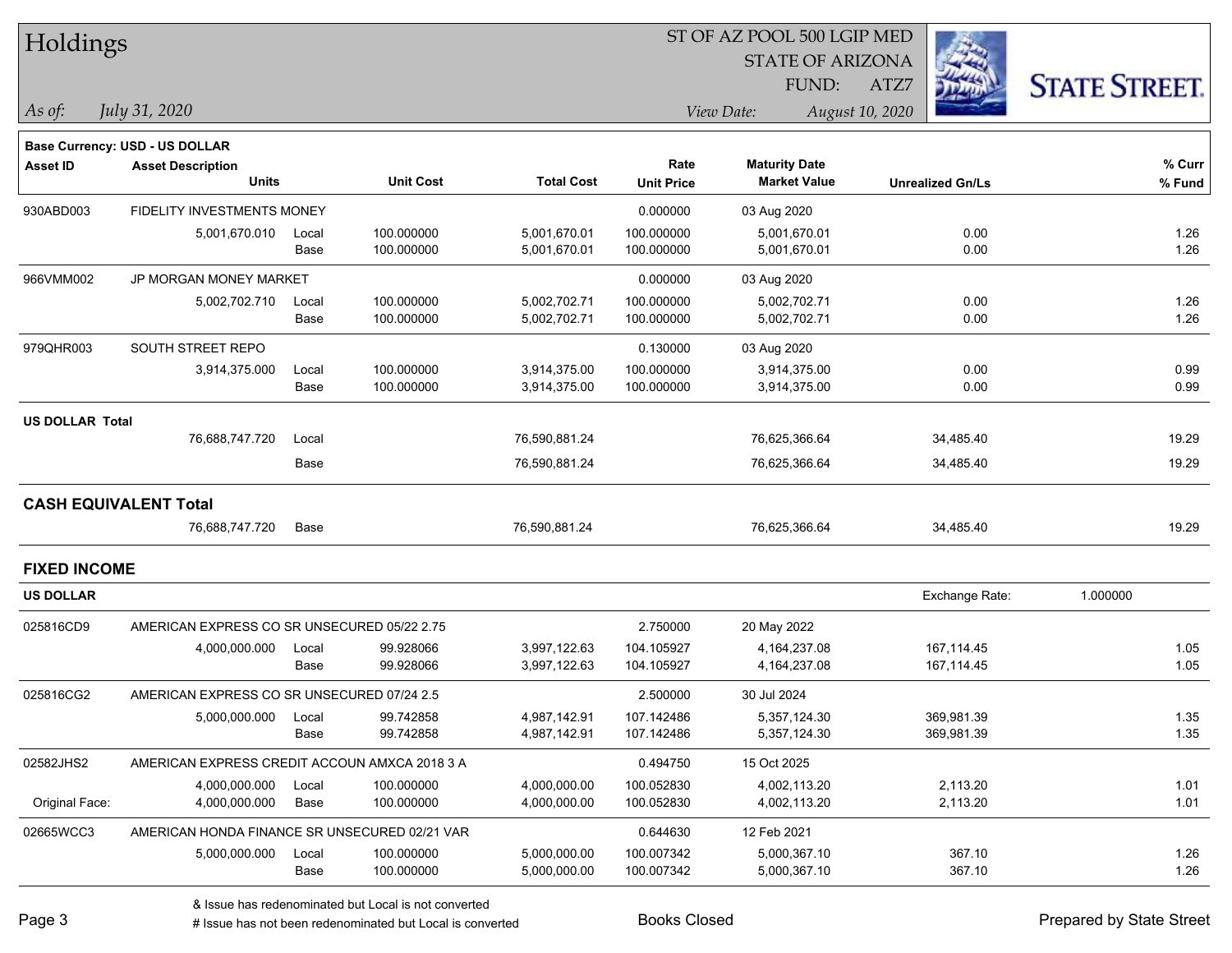| Holdings        |                                                                   |       |                  |                   |                   | ST OF AZ POOL 500 LGIP MED |                         |                      |
|-----------------|-------------------------------------------------------------------|-------|------------------|-------------------|-------------------|----------------------------|-------------------------|----------------------|
|                 |                                                                   |       |                  |                   |                   | <b>STATE OF ARIZONA</b>    |                         |                      |
|                 |                                                                   |       |                  |                   |                   | FUND:                      | ATZ7                    | <b>STATE STREET.</b> |
| $ As\;of:$      | July 31, 2020                                                     |       |                  |                   |                   | View Date:                 | August 10, 2020         |                      |
|                 |                                                                   |       |                  |                   |                   |                            |                         |                      |
| <b>Asset ID</b> | <b>Base Currency: USD - US DOLLAR</b><br><b>Asset Description</b> |       |                  |                   | Rate              | <b>Maturity Date</b>       |                         | % Curr               |
|                 | <b>Units</b>                                                      |       | <b>Unit Cost</b> | <b>Total Cost</b> | <b>Unit Price</b> | <b>Market Value</b>        | <b>Unrealized Gn/Ls</b> | % Fund               |
| 037833CP3       | APPLE INC SR UNSECURED 05/22 VAR                                  |       |                  |                   | 0.797630          | 11 May 2022                |                         |                      |
|                 | 7,000,000.000                                                     | Local | 100.000000       | 7,000,000.00      | 100.477998        | 7,033,459.86               | 33,459.86               | 1.77                 |
|                 |                                                                   | Base  | 100.000000       | 7,000,000.00      | 100.477998        | 7,033,459.86               | 33,459.86               | 1.77                 |
| 037833DM9       | APPLE INC SR UNSECURED 09/24 1.8                                  |       |                  |                   | 1.800000          | 11 Sep 2024                |                         |                      |
|                 | 2,000,000.000                                                     | Local | 99.813259        | 1,996,265.17      | 105.330944        | 2,106,618.88               | 110,353.71              | 0.53                 |
|                 |                                                                   | Base  | 99.813259        | 1,996,265.17      | 105.330944        | 2,106,618.88               | 110,353.71              | 0.53                 |
| 037833DT4       | APPLE INC SR UNSECURED 05/25 1.125                                |       |                  |                   | 1.125000          | 11 May 2025                |                         |                      |
|                 | 5,000,000.000                                                     | Local | 99.829173        | 4,991,458.63      | 102.764450        | 5,138,222.50               | 146,763.87              | 1.29                 |
|                 |                                                                   | Base  | 99.829173        | 4,991,458.63      | 102.764450        | 5,138,222.50               | 146,763.87              | 1.29                 |
| 06048WB82       | BANK OF AMERICA CORP SR UNSECURED 08/24 VAR                       |       |                  |                   | 2.400000          | 23 Aug 2024                |                         |                      |
|                 | 2,000,000.000                                                     | Local | 100.000000       | 2,000,000.00      | 99.644828         | 1,992,896.56               | $-7,103.44$             | 0.50                 |
|                 |                                                                   | Base  | 100.000000       | 2,000,000.00      | 99.644828         | 1,992,896.56               | $-7,103.44$             | 0.50                 |
| 06048WXT2       | BANK OF AMERICA CORP SR UNSECURED 09/21 VAR                       |       |                  |                   | 2.000000          | 26 Sep 2021                |                         |                      |
|                 | 2,000,000.000                                                     | Local | 100.000000       | 2,000,000.00      | 100.909189        | 2,018,183.78               | 18, 183. 78             | 0.51                 |
|                 |                                                                   | Base  | 100.000000       | 2,000,000.00      | 100.909189        | 2,018,183.78               | 18,183.78               | 0.51                 |
| 06051GFT1       | BANK OF AMERICA CORP SR UNSECURED 10/20 2.625                     |       |                  |                   | 2.625000          | 19 Oct 2020                |                         |                      |
|                 | 5,810,000.000                                                     | Local | 100.036038       | 5,812,093.80      | 100.496000        | 5,838,817.60               | 26,723.80               | 1.47                 |
|                 |                                                                   | Base  | 100.036038       | 5,812,093.80      | 100.496000        | 5,838,817.60               | 26,723.80               | 1.47                 |
| 06051GHF9       | BANK OF AMERICA CORP SR UNSECURED 03/24 VAR                       |       |                  |                   | 3.550000          | 05 Mar 2024                |                         |                      |
|                 | 3,564,000.000                                                     | Local | 102.738154       | 3,661,587.81      | 107.138291        | 3,818,408.69               | 156,820.88              | 0.96                 |
|                 |                                                                   | Base  | 102.738154       | 3,661,587.81      | 107.138291        | 3,818,408.69               | 156,820.88              | 0.96                 |
| 06367WF99       | BANK OF MONTREAL SR UNSECURED 05/23 VAR                           |       |                  |                   | 1.100000          | 12 May 2023                |                         |                      |
|                 | 3,000,000.000                                                     | Local | 100.000000       | 3,000,000.00      | 100.000000        | 3,000,000.00               | 0.00                    | 0.76                 |
|                 |                                                                   | Base  | 100.000000       | 3,000,000.00      | 100.000000        | 3,000,000.00               | 0.00                    | 0.76                 |
| 06367WWB5       | BANK OF MONTREAL SR UNSECURED 02/25 2.25                          |       |                  |                   | 2.250000          | 19 Feb 2025                |                         |                      |
|                 | 3,000,000.000                                                     | Local | 100.000000       | 3,000,000.00      | 100.036700        | 3,001,101.00               | 1,101.00                | 0.76                 |
|                 |                                                                   | Base  | 100.000000       | 3,000,000.00      | 100.036700        | 3,001,101.00               | 1,101.00                | 0.76                 |
| 06367WX81       | BANK OF MONTREAL SR UNSECURED 07/25 VAR                           |       |                  |                   | 1.000000          | 30 Jul 2025                |                         |                      |
|                 | 4,229,000.000                                                     | Local | 100.000000       | 4,229,000.00      | 99.690882         | 4,215,927.40               | $-13,072.60$            | 1.06                 |
|                 |                                                                   | Base  | 100.000000       | 4,229,000.00      | 99.690882         | 4,215,927.40               | $-13,072.60$            | 1.06                 |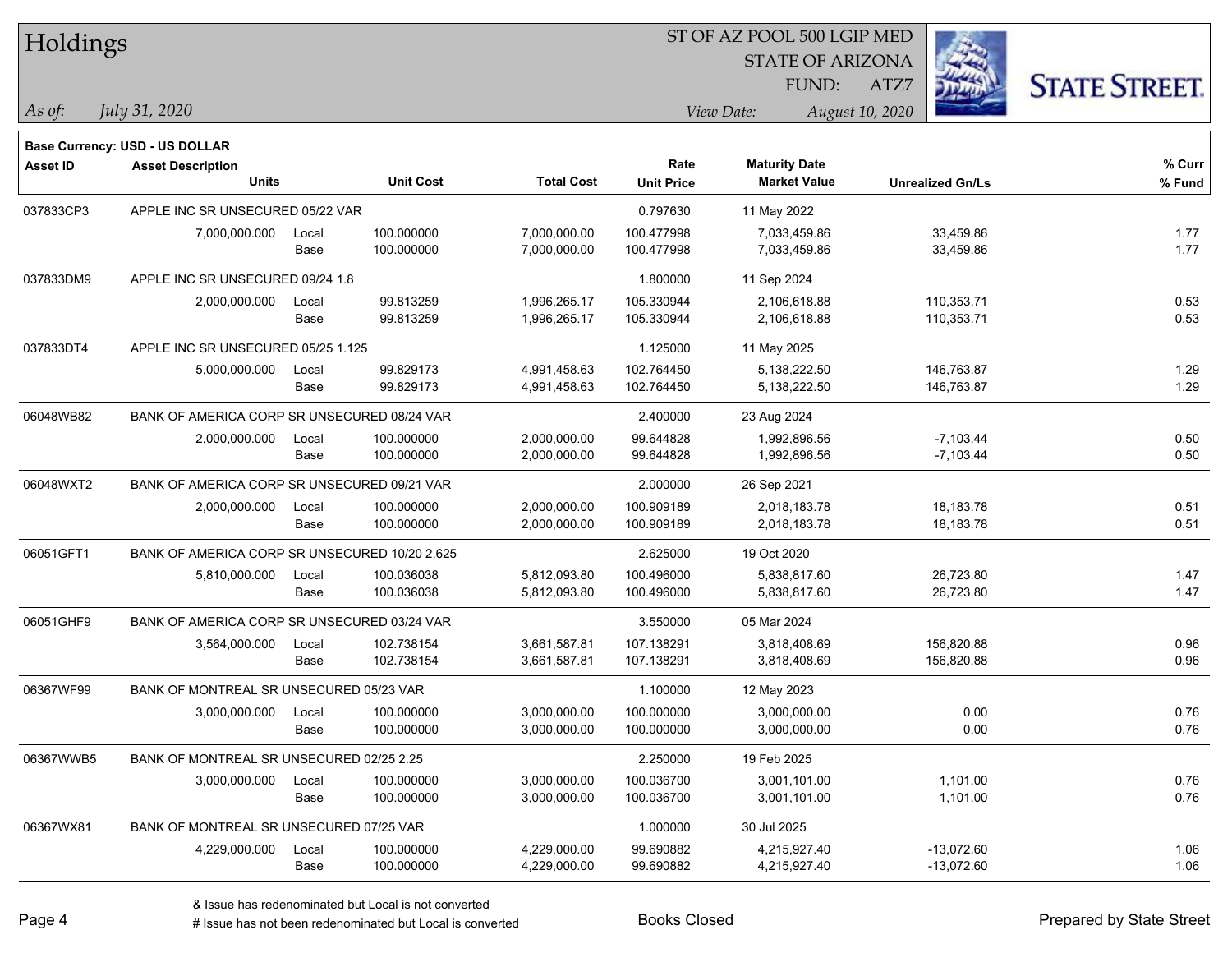| Holdings        |                                                            |       |                  |                   | ST OF AZ POOL 500 LGIP MED |                         |                         |                     |  |
|-----------------|------------------------------------------------------------|-------|------------------|-------------------|----------------------------|-------------------------|-------------------------|---------------------|--|
|                 |                                                            |       |                  |                   |                            | <b>STATE OF ARIZONA</b> |                         |                     |  |
|                 |                                                            |       |                  |                   |                            | FUND:                   | ATZ7                    | <b>STATE STREET</b> |  |
| As of:          | July 31, 2020                                              |       |                  |                   |                            | View Date:              | August 10, 2020         |                     |  |
|                 |                                                            |       |                  |                   |                            |                         |                         |                     |  |
| <b>Asset ID</b> | Base Currency: USD - US DOLLAR<br><b>Asset Description</b> |       |                  |                   | Rate                       | <b>Maturity Date</b>    |                         | % Curr              |  |
|                 | <b>Units</b>                                               |       | <b>Unit Cost</b> | <b>Total Cost</b> | <b>Unit Price</b>          | <b>Market Value</b>     | <b>Unrealized Gn/Ls</b> | % Fund              |  |
| 06406RAL1       | BANK OF NY MELLON CORP SR UNSECURED 10/24 2.1              |       |                  |                   | 2.100000                   | 24 Oct 2024             |                         |                     |  |
|                 | 3,000,000.000                                              | Local | 99.852011        | 2,995,560.34      | 106.261579                 | 3,187,847.37            | 192,287.03              | 0.80                |  |
|                 |                                                            | Base  | 99.852011        | 2,995,560.34      | 106.261579                 | 3,187,847.37            | 192,287.03              | 0.80                |  |
| 064159SH0       | BANK OF NOVA SCOTIA SR UNSECURED 11/22 2                   |       |                  |                   | 2.000000                   | 15 Nov 2022             |                         |                     |  |
|                 | 3,000,000.000                                              | Local | 99.977004        | 2,999,310.13      | 103.475530                 | 3,104,265.90            | 104,955.77              | 0.78                |  |
|                 |                                                            | Base  | 99.977004        | 2,999,310.13      | 103.475530                 | 3,104,265.90            | 104,955.77              | 0.78                |  |
| 07330NAT2       | TRUIST BANK SR UNSECURED 12/24 2.15                        |       |                  |                   | 2.150000                   | 06 Dec 2024             |                         |                     |  |
|                 | 5,000,000.000                                              | Local | 99.852622        | 4,992,631.12      | 106.403762                 | 5,320,188.10            | 327,556.98              | 1.34                |  |
|                 |                                                            | Base  | 99.852622        | 4,992,631.12      | 106.403762                 | 5,320,188.10            | 327,556.98              | 1.34                |  |
| 126650CT5       | CVS HEALTH CORP SR UNSECURED 06/21 2.125                   |       |                  |                   | 2.125000                   | 01 Jun 2021             |                         |                     |  |
|                 | 2,000,000.000                                              | Local | 99.957731        | 1,999,154.62      | 101.287339                 | 2,025,746.78            | 26,592.16               | 0.51                |  |
|                 |                                                            | Base  | 99.957731        | 1,999,154.62      | 101.287339                 | 2,025,746.78            | 26,592.16               | 0.51                |  |
| 136069TZ4       | CANADIAN IMPERIAL BANK SR UNSECURED 06/22 VAR              |       |                  |                   | 1.040880                   | 16 Jun 2022             |                         |                     |  |
|                 | 3,000,000.000                                              | Local | 100.000000       | 3,000,000.00      | 101.034761                 | 3,031,042.83            | 31,042.83               | 0.76                |  |
|                 |                                                            | Base  | 100.000000       | 3,000,000.00      | 101.034761                 | 3,031,042.83            | 31,042.83               | 0.76                |  |
| 14315EAB6       | CARMAX AUTO OWNER TRUST CARMX 2018 4 A2A                   |       |                  |                   | 3.110000                   | 15 Feb 2022             |                         |                     |  |
|                 | 424,137.540                                                | Local | 99.999533        | 424,135.56        | 100.281810                 | 425,332.80              | 1,197.24                | 0.11                |  |
| Original Face:  | 3,000,000.000                                              | Base  | 99.999533        | 424,135.56        | 100.281810                 | 425,332.80              | 1,197.24                | 0.11                |  |
| 172967KK6       | CITIGROUP INC SR UNSECURED 03/21 2.7                       |       |                  |                   | 2.700000                   | 30 Mar 2021             |                         |                     |  |
|                 | 2,370,000.000                                              | Local | 100.069379       | 2,371,644.28      | 101.550622                 | 2,406,749.74            | 35,105.46               | 0.61                |  |
|                 |                                                            | Base  | 100.069379       | 2,371,644.28      | 101.550622                 | 2,406,749.74            | 35,105.46               | 0.61                |  |
| 17328VAD2       | CITIGROUP GLOBAL MARKETS COMPANY GUAR 03/25 2              |       |                  |                   | 2.000000                   | 31 Mar 2025             |                         |                     |  |
|                 | 2,155,000.000 Local                                        |       | 100.000000       | 2,155,000.00      | 100.525517                 | 2,166,324.89            | 11,324.89               | 0.55                |  |
|                 |                                                            | Base  | 100.000000       | 2,155,000.00      | 100.525517                 | 2,166,324.89            | 11,324.89               | 0.55                |  |
| 17328W4G0       | CITIGROUP GLOBAL MARKETS COMPANY GUAR 07/25 VAR            |       |                  |                   | 1.100000                   | 31 Jul 2025             |                         |                     |  |
|                 | 5,000,000.000                                              | Local | 100.000000       | 5,000,000.00      | 99.559270                  | 4,977,963.50            | $-22,036.50$            | 1.25                |  |
|                 |                                                            | Base  | 100.000000       | 5,000,000.00      | 99.559270                  | 4,977,963.50            | $-22,036.50$            | 1.25                |  |
| 254687FK7       | WALT DISNEY COMPANY/THE COMPANY GUAR 08/24 1.75            |       |                  |                   | 1.750000                   | 30 Aug 2024             |                         |                     |  |
|                 | 5,000,000.000                                              | Local | 99.667260        | 4,983,362.99      | 104.740104                 | 5,237,005.20            | 253,642.21              | 1.32                |  |
|                 |                                                            | Base  | 99.667260        | 4,983,362.99      | 104.740104                 | 5,237,005.20            | 253,642.21              | 1.32                |  |

denote the redenominated but Local is converted Books Closed Prepared by State Street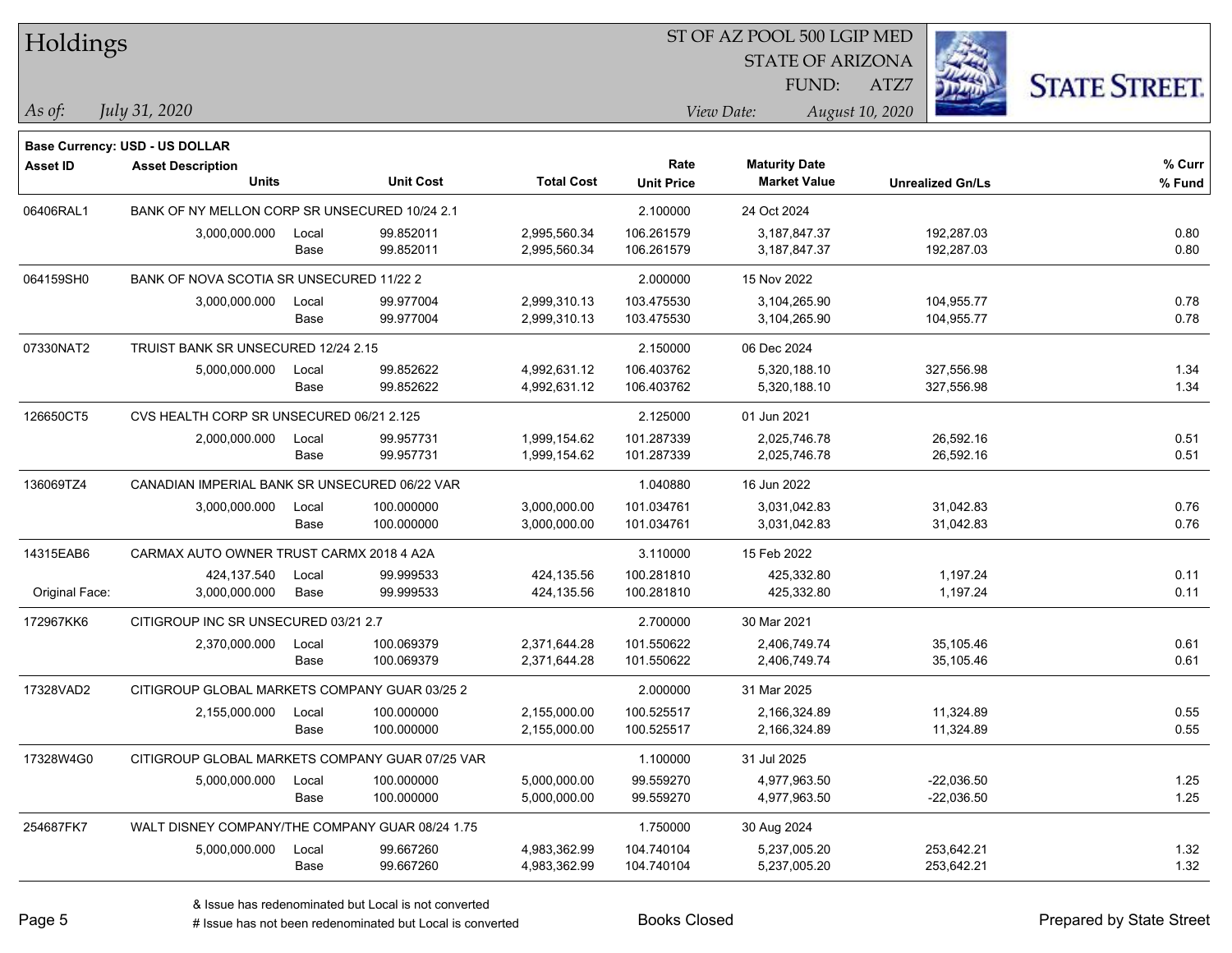Holdings

#### ST OF AZ POOL 500 LGIP MED

STATE OF ARIZONA

ATZ7



*July 31, 2020*

**Base Currency: USD - US DOLLAR**

*As of: View Date: August 10, 2020* FUND:

| Asset ID       | <b>Asset Description</b>                           |                  |                   | Rate              | <b>Maturity Date</b> |                         | % Curr |
|----------------|----------------------------------------------------|------------------|-------------------|-------------------|----------------------|-------------------------|--------|
|                | <b>Units</b>                                       | <b>Unit Cost</b> | <b>Total Cost</b> | <b>Unit Price</b> | <b>Market Value</b>  | <b>Unrealized Gn/Ls</b> | % Fund |
| 30231GBC5      | EXXON MOBIL CORPORATION SR UNSECURED 08/24 2.019   |                  |                   | 2.019000          | 16 Aug 2024          |                         |        |
|                | 5,000,000.000<br>Local                             | 100.000000       | 5,000,000.00      | 105.288683        | 5,264,434.15         | 264,434.15              | 1.33   |
|                | Base                                               | 100.000000       | 5,000,000.00      | 105.288683        | 5,264,434.15         | 264,434.15              | 1.33   |
| 30303KAA4      | FRESB MULTIFAMILY MORTGAGE PAS FRESB 2017 SB35 A5F |                  |                   | 2.250000          | 25 Jun 2022          |                         |        |
|                | 2,595,531.590<br>Local                             | 100.000000       | 2,595,531.59      | 102.618680        | 2,663,500.26         | 67,968.67               | 0.67   |
| Original Face: | 5,126,000.000<br>Base                              | 100.000000       | 2,595,531.59      | 102.618680        | 2,663,500.26         | 67,968.67               | 0.67   |
| 3128M8RU0      | FED HM LN PC POOL G06499 FG 03/41 FIXED 4          |                  |                   | 4.000000          | 01 Mar 2041          |                         |        |
|                | 566,295.760<br>Local                               | 103.265668       | 584,789.10        | 111.394904        | 630,824.62           | 46,035.52               | 0.16   |
| Original Face: | 2,090,000.000<br>Base                              | 103.265668       | 584,789.10        | 111.394904        | 630,824.62           | 46,035.52               | 0.16   |
| 3128MMHX4      | FED HM LN PC POOL G18245 FG 03/23 FIXED 4.5        |                  |                   | 4.500000          | 01 Mar 2023          |                         |        |
|                | 1,572.270<br>Local                                 | 100.573057       | 1,581.28          | 105.565257        | 1,659.77             | 78.49                   | 0.00   |
| Original Face: | 250,000.000<br>Base                                | 100.573057       | 1,581.28          | 105.565257        | 1,659.77             | 78.49                   | 0.00   |
| 3128MMK36      | FED HM LN PC POOL G18313 FG 06/24 FIXED 4.5        |                  |                   | 4.500000          | 01 Jun 2024          |                         |        |
|                | 23,064.640<br>Local                                | 100.072622       | 23,081.39         | 105.842936        | 24,412.29            | 1,330.90                | 0.01   |
| Original Face: | 1,000,000.000<br>Base                              | 100.072622       | 23,081.39         | 105.842936        | 24,412.29            | 1,330.90                | 0.01   |
| 3128MMKJ1      | FED HM LN PC POOL G18296 FG 02/24 FIXED 4.5        |                  |                   | 4.500000          | 01 Feb 2024          |                         |        |
|                | 25,611.720<br>Local                                | 100.419691       | 25,719.21         | 105.465639        | 27,011.56            | 1,292.35                | 0.01   |
| Original Face: | 2,206,300.000<br>Base                              | 100.419691       | 25,719.21         | 105.465639        | 27,011.56            | 1,292.35                | 0.01   |
| 3128MMN33      | FED HM LN PC POOL G18409 FG 11/26 FIXED 3          |                  |                   | 3.000000          | 01 Nov 2026          |                         |        |
|                | 502,995.700<br>Local                               | 101.124584       | 508,652.31        | 105.126957        | 528.784.07           | 20,131.76               | 0.13   |
| Original Face: | 5,000,000.000<br>Base                              | 101.124584       | 508,652.31        | 105.126957        | 528,784.07           | 20,131.76               | 0.13   |
| 3128MMQT3      | FED HM LN PC POOL G18465 FG 05/28 FIXED 2.5        |                  |                   | 2.500000          | 01 May 2028          |                         |        |
|                | 1,446,682.750<br>Local                             | 101.701347       | 1,471,295.84      | 105.230025        | 1,522,344.62         | 51,048.78               | 0.38   |
| Original Face: | 5,000,000.000<br>Base                              | 101.701347       | 1,471,295.84      | 105.230025        | 1,522,344.62         | 51,048.78               | 0.38   |
| 3128PMY87      | FED HM LN PC POOL J09735 FG 06/24 FIXED 4.5        |                  |                   | 4.500000          | 01 Jun 2024          |                         |        |
|                | 20,837.680<br>Local                                | 100.738182       | 20,991.50         | 105.561528        | 21,996.57            | 1,005.07                | 0.01   |
| Original Face: | 1,000,000.000<br>Base                              | 100.738182       | 20,991.50         | 105.561528        | 21,996.57            | 1,005.07                | 0.01   |
| 3128PR3M9      | FED HM LN PC POOL J12604 FG 07/25 FIXED 4          |                  |                   | 4.000000          | 01 Jul 2025          |                         |        |
|                | 249,191.640<br>Local                               | 100.968387       | 251,604.78        | 105.844681        | 263,756.10           | 12,151.32               | 0.07   |
| Original Face: | 6,000,000.000<br>Base                              | 100.968387       | 251,604.78        | 105.844681        | 263,756.10           | 12,151.32               | 0.07   |

A ISSUE ISSUE ISSUE ISSUE ISSUE ISSUE ISSUE ISSUE ISSUE ISSUE ISSUE ISSUE ISSUE ISSUE ISSUE ISSUE ISSUE ISSUE I<br>
# Issue has not been redenominated but Local is converted **BOOKS** Closed **Prepared by State Street**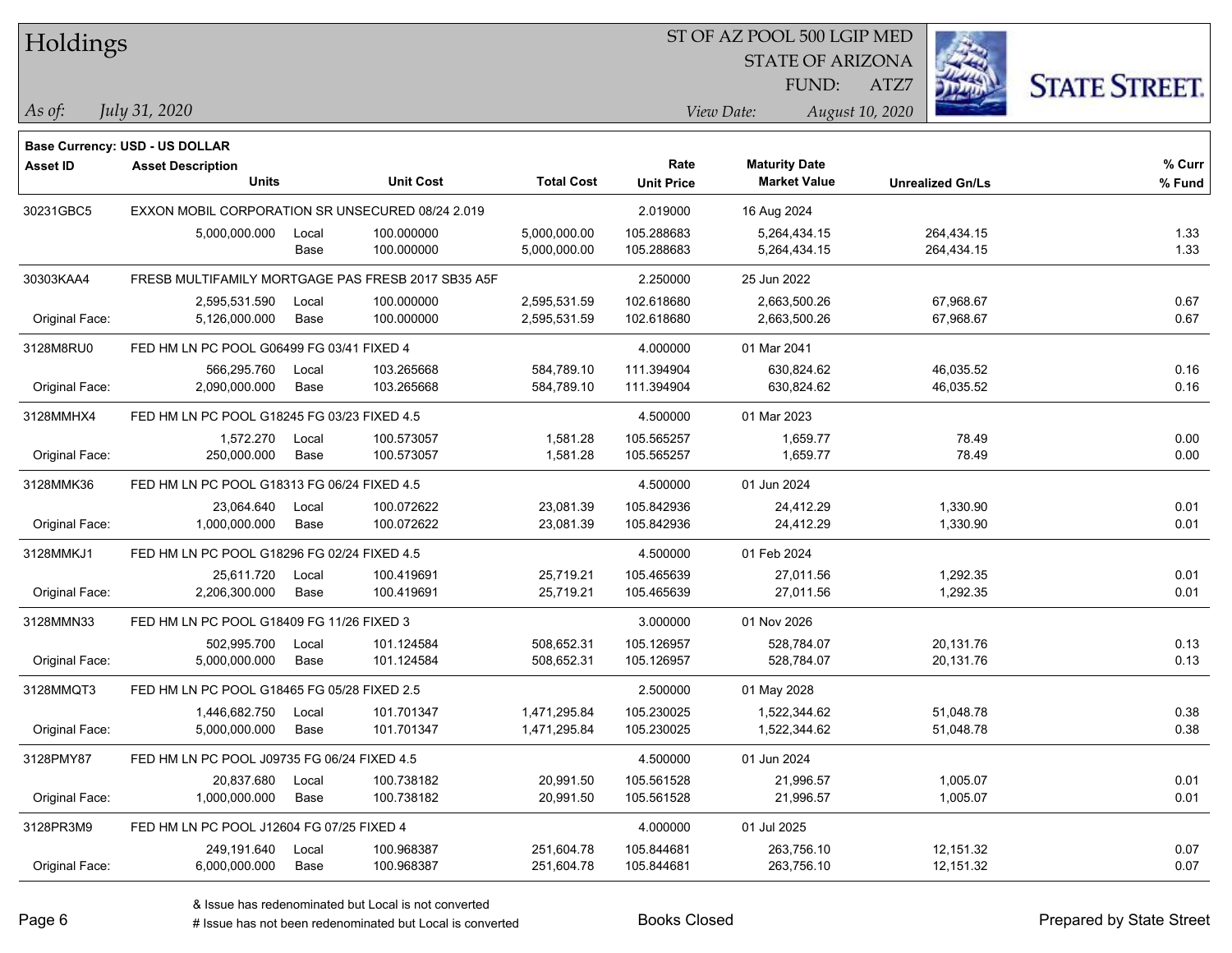| Holdings |
|----------|
|          |

#### ST OF AZ POOL 500 LGIP MED

STATE OF ARIZONA FUND:

ATZ7



*July 31, 2020*

**Base Currency: USD - US DOLLAR**

*As of: View Date: August 10, 2020*

| <b>Asset ID</b> | <b>Asset Description</b><br><b>Units</b>    |       | <b>Unit Cost</b> | <b>Total Cost</b> | Rate<br><b>Unit Price</b> | <b>Maturity Date</b><br><b>Market Value</b> | <b>Unrealized Gn/Ls</b> | % Curr<br>% Fund |
|-----------------|---------------------------------------------|-------|------------------|-------------------|---------------------------|---------------------------------------------|-------------------------|------------------|
| 3128PSKA4       | FED HM LN PC POOL J12989 FG 09/25 FIXED 3.5 |       |                  |                   | 3.500000                  | 01 Sep 2025                                 |                         |                  |
|                 | 247,658.500                                 | Local | 101.281002       | 250,831.01        | 104.965990                | 259,957.20                                  | 9,126.19                | 0.07             |
| Original Face:  | 5,000,000.000                               | Base  | 101.281002       | 250,831.01        | 104.965990                | 259,957.20                                  | 9,126.19                | 0.07             |
| 31292LFA8       | FED HM LN PC POOL C03761 FG 02/42 FIXED 3.5 |       |                  |                   | 3.500000                  | 01 Feb 2042                                 |                         |                  |
|                 | 1,437,652.100                               | Local | 103.613223       | 1,489,597.67      | 108.273983                | 1.556.603.19                                | 67,005.52               | 0.39             |
| Original Face:  | 5,000,000.000                               | Base  | 103.613223       | 1,489,597.67      | 108.273983                | 1,556,603.19                                | 67,005.52               | 0.39             |
| 312936EV5       | FED HM LN PC POOL A89148 FG 10/39 FIXED 4   |       |                  |                   | 4.000000                  | 01 Oct 2039                                 |                         |                  |
|                 | 988,220.060                                 | Local | 103.493468       | 1,022,743.21      | 110.092710                | 1,087,958.24                                | 65,215.03               | 0.27             |
| Original Face:  | 5,700,000.000                               | Base  | 103.493468       | 1,022,743.21      | 110.092710                | 1,087,958.24                                | 65,215.03               | 0.27             |
| 312944H79       | FED HM LN PC POOL A95654 FG 12/40 FIXED 4   |       |                  |                   | 4.000000                  | 01 Dec 2040                                 |                         |                  |
|                 | 441,900.780                                 | Local | 103.252877       | 456,275.27        | 111.394346                | 492,252.48                                  | 35,977.21               | 0.12             |
| Original Face:  | 2,000,000.000                               | Base  | 103.252877       | 456,275.27        | 111.394346                | 492,252.48                                  | 35,977.21               | 0.12             |
| 3130AJA90       | FEDERAL HOME LOAN BANK BONDS 08/24 1.77     |       |                  |                   | 1.770000                  | 28 Aug 2024                                 |                         |                  |
|                 | 3,000,000.000                               | Local | 100.038263       | 3,001,147.89      | 100.072410                | 3.002.172.30                                | 1,024.41                | 0.76             |
|                 |                                             | Base  | 100.038263       | 3,001,147.89      | 100.072410                | 3,002,172.30                                | 1,024.41                | 0.76             |
| 3133ELE67       | FEDERAL FARM CREDIT BANK BONDS 06/24 0.58   |       |                  |                   | 0.580000                  | 03 Jun 2024                                 |                         |                  |
|                 | 5,000,000.000                               | Local | 100.000000       | 5,000,000.00      | 100.070652                | 5,003,532.60                                | 3,532.60                | 1.26             |
|                 |                                             | Base  | 100.000000       | 5,000,000.00      | 100.070652                | 5,003,532.60                                | 3,532.60                | 1.26             |
| 3133ELTC8       | FEDERAL FARM CREDIT BANK BONDS 03/25 1.125  |       |                  |                   | 1.125000                  | 17 Mar 2025                                 |                         |                  |
|                 | 3,000,000.000                               | Local | 100.014992       | 3,000,449.75      | 100.252999                | 3,007,589.97                                | 7,140.22                | 0.76             |
|                 |                                             | Base  | 100.014992       | 3,000,449.75      | 100.252999                | 3,007,589.97                                | 7,140.22                | 0.76             |
| 3133ELX33       | FEDERAL FARM CREDIT BANK BONDS 07/25 0.69   |       |                  |                   | 0.690000                  | 22 Jul 2025                                 |                         |                  |
|                 | 3,000,000.000                               | Local | 99.951236        | 2,998,537.09      | 100.022899                | 3,000,686.97                                | 2,149.88                | 0.76             |
|                 |                                             | Base  | 99.951236        | 2,998,537.09      | 100.022899                | 3,000,686.97                                | 2,149.88                | 0.76             |
| 3134GVB31       | FREDDIE MAC NOTES 05/25 0.75                |       |                  |                   | 0.750000                  | 28 May 2025                                 |                         |                  |
|                 | 3,000,000.000                               | Local | 100.000000       | 3,000,000.00      | 100.083779                | 3,002,513.37                                | 2,513.37                | 0.76             |
|                 |                                             | Base  | 100.000000       | 3,000,000.00      | 100.083779                | 3,002,513.37                                | 2,513.37                | 0.76             |
| 3135G0U92       | <b>FANNIE MAE NOTES 01/22 2.625</b>         |       |                  |                   | 2.625000                  | 11 Jan 2022                                 |                         |                  |
|                 | 2,000,000.000                               | Local | 99.965314        | 1,999,306.27      | 103.588353                | 2,071,767.06                                | 72,460.79               | 0.52             |
|                 |                                             | Base  | 99.965314        | 1,999,306.27      | 103.588353                | 2,071,767.06                                | 72,460.79               | 0.52             |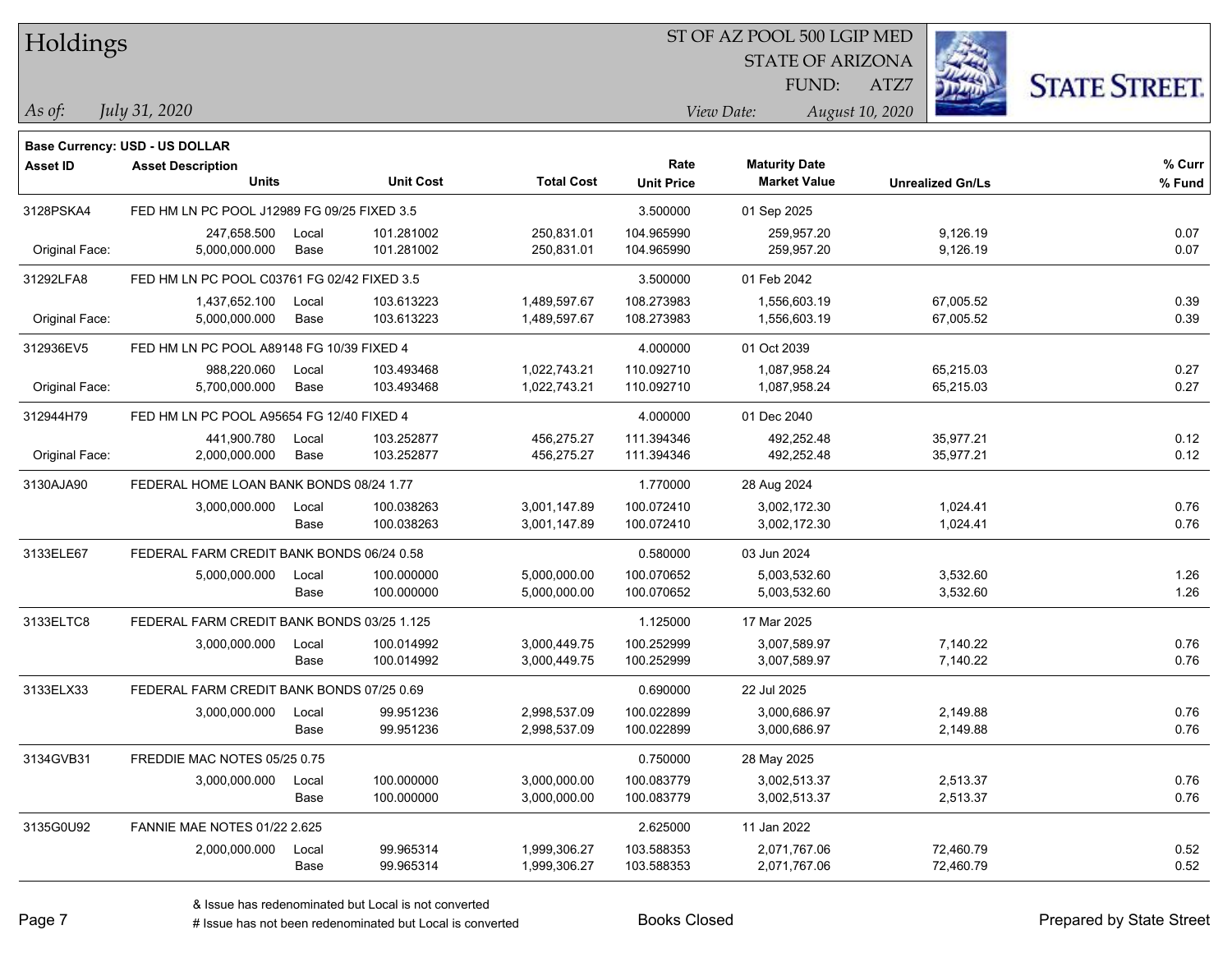| Holdings        |                                       |       |                               |                   |                   | ST OF AZ POOL 500 LGIP MED    |                         |                      |  |
|-----------------|---------------------------------------|-------|-------------------------------|-------------------|-------------------|-------------------------------|-------------------------|----------------------|--|
|                 |                                       |       |                               |                   |                   | <b>STATE OF ARIZONA</b>       |                         |                      |  |
|                 |                                       |       |                               |                   |                   | FUND:                         | ATZ7                    | <b>STATE STREET.</b> |  |
| As of:          | July 31, 2020                         |       |                               |                   |                   | August 10, 2020<br>View Date: |                         |                      |  |
|                 | <b>Base Currency: USD - US DOLLAR</b> |       |                               |                   |                   |                               |                         |                      |  |
| <b>Asset ID</b> | <b>Asset Description</b>              |       |                               |                   | Rate              | <b>Maturity Date</b>          |                         | % Curr               |  |
|                 | <b>Units</b>                          |       | <b>Unit Cost</b>              | <b>Total Cost</b> | <b>Unit Price</b> | <b>Market Value</b>           | <b>Unrealized Gn/Ls</b> | % Fund               |  |
| 3136ALSW2       | FANNIE MAE FNR 2014 68 MA             |       |                               |                   | 3.000000          | 25 Nov 2040                   |                         |                      |  |
|                 | 1,665,691.060                         | Local | 101.892176                    | 1,697,208.87      | 102.803120        | 1,712,382.38                  | 15,173.51               | 0.43                 |  |
| Original Face:  | 5,300,000.000                         | Base  | 101.892176                    | 1,697,208.87      | 102.803120        | 1,712,382.38                  | 15,173.51               | 0.43                 |  |
| 3136B7L41       | FANNIE MAE FNR 2019 77 LV             |       |                               |                   | 3.000000          | 25 May 2031                   |                         |                      |  |
|                 | 2,868,684.810                         | Local | 102.855387                    | 2,950,596.86      | 106.075130        | 3,042,961.14                  | 92,364.28               | 0.77                 |  |
| Original Face:  | 3,000,000.000                         | Base  | 102.855387                    | 2,950,596.86      | 106.075130        | 3,042,961.14                  | 92,364.28               | 0.77                 |  |
| 3136BBHC9       | FANNIE MAE FNR 2020 54 GY             |       |                               |                   | 2.000000          | 25 Jun 2044                   |                         |                      |  |
|                 | 3,000,000.000                         | Local | 102.687192                    | 3,080,615.76      | 102.687500        | 3,080,625.00                  | 9.24                    | 0.78                 |  |
| Original Face:  | 3,000,000.000                         | Base  | 102.687192                    | 3,080,615.76      | 102.687500        | 3,080,625.00                  | 9.24                    | 0.78                 |  |
| 3136G4D75       | FANNIE MAE NOTES 07/25 0.6            |       |                               |                   | 0.600000          | 29 Jul 2025                   |                         |                      |  |
|                 | 3,000,000.000                         | Local | 100.000000                    | 3,000,000.00      | 100.022251        | 3,000,667.53                  | 667.53                  | 0.76                 |  |
|                 |                                       | Base  | 100.000000                    | 3,000,000.00      | 100.022251        | 3,000,667.53                  | 667.53                  | 0.76                 |  |
| 3137BDYM2       | FREDDIE MAC FHR 4387 E                |       |                               |                   | 2.000000          | 15 Nov 2028                   |                         |                      |  |
|                 | 2,510,406.250                         | Local | 99.811331                     | 2,505,669.88      | 102.490470        | 2,572,927.16                  | 67,257.28               | 0.65                 |  |
| Original Face:  | 8,190,000.000                         | Base  | 99.811331                     | 2,505,669.88      | 102.490470        | 2,572,927.16                  | 67,257.28               | 0.65                 |  |
| 3137BG5C9       | FREDDIE MAC FHR 4425 VL               |       |                               |                   | 4.000000          | 15 Mar 2026                   |                         |                      |  |
|                 | 681,949.080                           | Local | 104.505222                    | 712,672.40        | 103.893890        | 708,503.43                    | $-4,168.97$             | 0.18                 |  |
| Original Face:  | 1,212,000.000                         | Base  | 104.505222                    | 712,672.40        | 103.893890        | 708,503.43                    | $-4,168.97$             | 0.18                 |  |
| 3137EAEC9       | FREDDIE MAC NOTES 08/21 1.125         |       |                               |                   | 1.125000          | 12 Aug 2021                   |                         |                      |  |
|                 | 2,000,000.000                         | Local | 99.895395                     | 1,997,907.90      | 101.005119        | 2,020,102.38                  | 22,194.48               | 0.51                 |  |
|                 |                                       | Base  | 99.895395                     | 1,997,907.90      | 101.005119        | 2,020,102.38                  | 22,194.48               | 0.51                 |  |
| 3138L9ZC9       | FNMA POOL AM8838 FN 09/21 FIXED 2.48  |       |                               |                   | 2.480000          | 01 Sep 2021                   |                         |                      |  |
|                 |                                       |       | 0.010 Local -5,644,800.000000 | $-564.48$         | 100.000000        | 0.01                          | 564.49                  | 0.00                 |  |
| Original Face:  | 2,000,000.000                         |       | Base -5,644,800.000000        | $-564.48$         | 100.000000        | 0.01                          | 564.49                  | 0.00                 |  |
| 3138MFUC9       | FNMA POOL AQ0578 FN 11/27 FIXED 2.5   |       |                               |                   | 2.500000          | 01 Nov 2027                   |                         |                      |  |
|                 | 379,380.810                           | Local | 101.105515                    | 383,574.92        | 106.369308        | 403,544.74                    | 19,969.82               | 0.10                 |  |
| Original Face:  | 1,500,000.000                         | Base  | 101.105515                    | 383,574.92        | 106.369308        | 403,544.74                    | 19,969.82               | 0.10                 |  |
| 31403DHB8       | FNMA POOL 745526 FN 05/21 FIXED VAR   |       |                               |                   | 6.000000          | 01 May 2021                   |                         |                      |  |
|                 | 4,965.150                             | Local | 100.122856                    | 4,971.25          | 100.955978        | 5,012.62                      | 41.37                   | 0.00                 |  |
| Original Face:  | 2,500,000.000                         | Base  | 100.122856                    | 4,971.25          | 100.955978        | 5,012.62                      | 41.37                   | 0.00                 |  |

ST OF AZ POOL 500 LGIP MED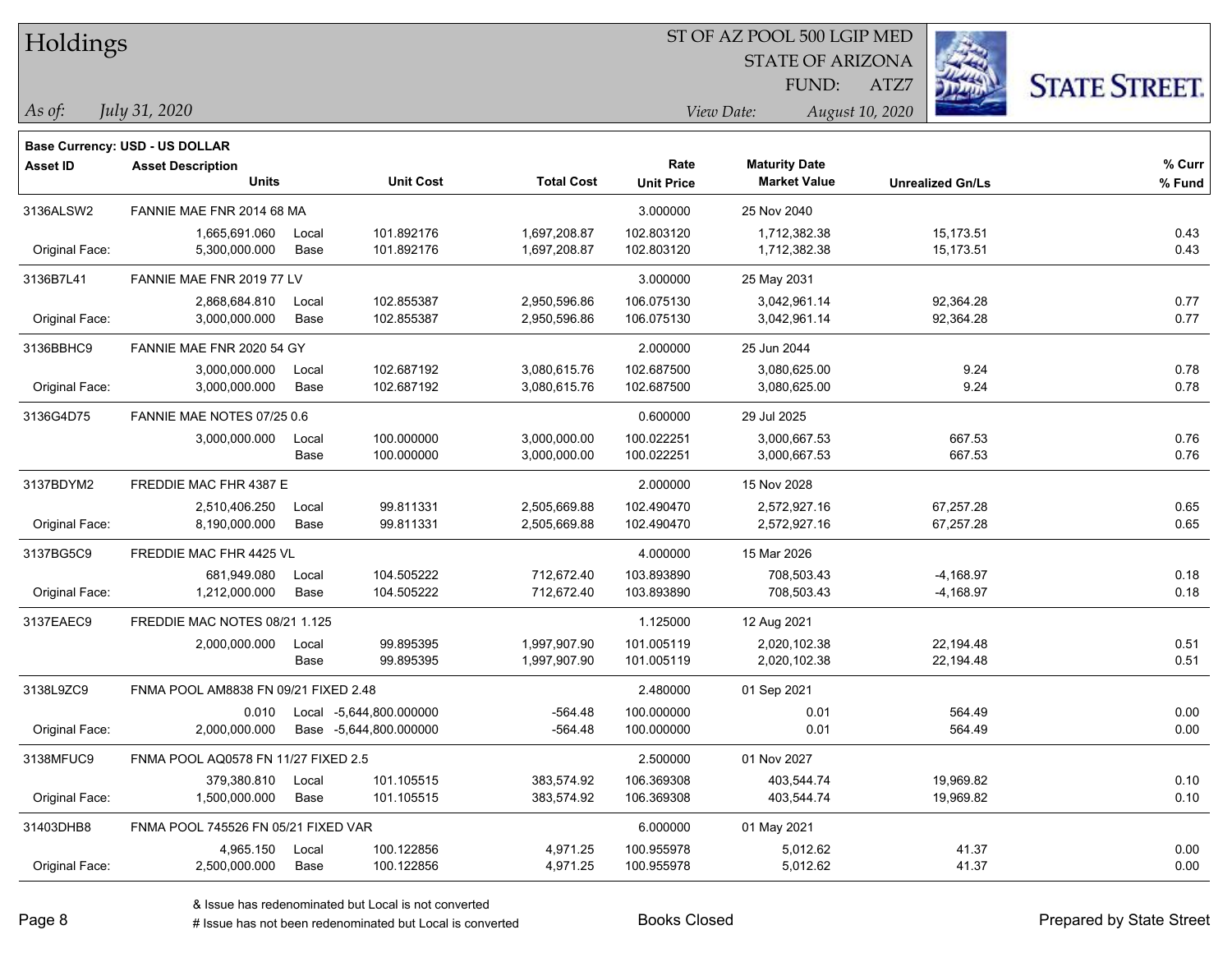| Holdings |  |  |
|----------|--|--|
|          |  |  |

**Base Currency: USD - US DOLLAR**

#### ST OF AZ POOL 500 LGIP MED

STATE OF ARIZONA FUND:

ATZ7



*July 31, 2020*

*As of: View Date: August 10, 2020*

| <b>Asset ID</b> | <b>Asset Description</b><br><b>Units</b> |               | <b>Unit Cost</b>         | <b>Total Cost</b>            | Rate<br><b>Unit Price</b> | <b>Maturity Date</b><br><b>Market Value</b> | <b>Unrealized Gn/Ls</b>  | % Curr<br>% Fund |
|-----------------|------------------------------------------|---------------|--------------------------|------------------------------|---------------------------|---------------------------------------------|--------------------------|------------------|
| 31412QBF5       | FNMA POOL 931638 FN 07/39 FIXED 4.5      |               |                          |                              | 4.500000                  | 01 Jul 2039                                 |                          |                  |
| Original Face:  | 51,379.360<br>983,845.000                | Local<br>Base | 101.421680<br>101.421680 | 52,109.81<br>52,109.81       | 111.113692<br>111.113692  | 57,089.50<br>57,089.50                      | 4,979.69<br>4,979.69     | 0.01<br>0.01     |
| 31413MFY8       | FNMA POOL 949383 FN 08/22 FIXED 6        |               |                          |                              | 6.000000                  | 01 Aug 2022                                 |                          |                  |
| Original Face:  | 18,068.850<br>1,800,000.000              | Local<br>Base | 100.279376<br>100.279376 | 18,119.33<br>18,119.33       | 103.298594<br>103.298594  | 18,664.87<br>18,664.87                      | 545.54<br>545.54         | 0.00<br>0.00     |
| 31416B6K9       | FNMA POOL 995574 FN 11/21 FIXED VAR      |               |                          |                              | 4.500000                  | 01 Nov 2021                                 |                          |                  |
| Original Face:  | 1,722.100<br>3,350,000.000               | Local<br>Base | 100.570815<br>100.570815 | 1,731.93<br>1,731.93         | 105.049767<br>105.049767  | 1,809.06<br>1,809.06                        | 77.13<br>77.13           | 0.00<br>0.00     |
| 31416XE97       | FNMA POOL AB1959 FN 12/40 FIXED 4        |               |                          |                              | 4.000000                  | 01 Dec 2040                                 |                          |                  |
| Original Face:  | 1,178,524.460<br>5,200,000.000           | Local<br>Base | 103.590396<br>103.590396 | 1,220,838.16<br>1,220,838.16 | 110.049941<br>110.049941  | 1,296,965.47<br>1,296,965.47                | 76,127.31<br>76,127.31   | 0.33<br>0.33     |
| 31417AU98       | FNMA POOL AB4207 FN 01/27 FIXED 2.5      |               |                          |                              | 2.500000                  | 01 Jan 2027                                 |                          |                  |
|                 | 457,019.800                              | Local         | 101.224831               | 462,617.52                   | 106.513809                | 486,789.20                                  | 24,171.68                | 0.12             |
| Original Face:  | 2,680,283.000                            | Base          | 101.224831               | 462,617.52                   | 106.513809                | 486,789.20                                  | 24,171.68                | 0.12             |
| 31417CUR4       | FNMA POOL AB5991 FN 08/27 FIXED 2.5      |               |                          |                              | 2.500000                  | 01 Aug 2027                                 |                          |                  |
| Original Face:  | 3,424,662.150<br>15,000,000.000          | Local<br>Base | 101.848553<br>101.848553 | 3,487,968.83<br>3,487,968.83 | 105.199852<br>105.199852  | 3,602,739.51<br>3,602,739.51                | 114,770.68<br>114,770.68 | 0.91<br>0.91     |
| 31417GSE7       | FNMA POOL AB9516 FN 05/28 FIXED 2.5      |               |                          |                              | 2.500000                  | 01 May 2028                                 |                          |                  |
| Original Face:  | 1,317,381.740<br>4,200,000.000           | Local<br>Base | 101.036115<br>101.036115 | 1,331,031.33<br>1,331,031.33 | 105.184905<br>105.184905  | 1,385,686.73<br>1,385,686.73                | 54,655.40<br>54,655.40   | 0.35<br>0.35     |
| 31417SXR6       | FNMA POOL AC6087 FN 11/24 FIXED 5        |               |                          |                              | 5.000000                  | 01 Nov 2024                                 |                          |                  |
| Original Face:  | 78,834.330<br>1,500,000.000              | Local<br>Base | 101.520695<br>101.520695 | 80,033.16<br>80,033.16       | 105.455585<br>105.455585  | 83,135.20<br>83,135.20                      | 3,102.04<br>3,102.04     | 0.02<br>0.02     |
| 31417VTG8       | FNMA POOL AC8650 FN 01/25 FIXED 4        |               |                          |                              | 4.000000                  | 01 Jan 2025                                 |                          |                  |
| Original Face:  | 117,479.520<br>3,200,000.000             | Local<br>Base | 100.939176<br>100.939176 | 118,582.86<br>118,582.86     | 105.875517<br>105.875517  | 124,382.05<br>124,382.05                    | 5,799.19<br>5,799.19     | 0.03<br>0.03     |
| 31418ACU0       | FNMA POOL MA0982 FN 02/27 FIXED 3.5      |               |                          |                              | 3.500000                  | 01 Feb 2027                                 |                          |                  |
| Original Face:  | 111,654.270<br>765,534.000               | Local<br>Base | 102.385874<br>102.385874 | 114,318.20<br>114,318.20     | 105.067979<br>105.067979  | 117,312.88<br>117,312.88                    | 2,994.68<br>2.994.68     | 0.03<br>0.03     |

A ISSUE ISSUE ISSUE ISSUE ISSUE ISSUE ISSUE ISSUE ISSUE ISSUE ISSUE ISSUE ISSUE ISSUE ISSUE ISSUE ISSUE ISSUE I<br>
# Issue has not been redenominated but Local is converted **BOOKS** Closed **Prepared by State Street**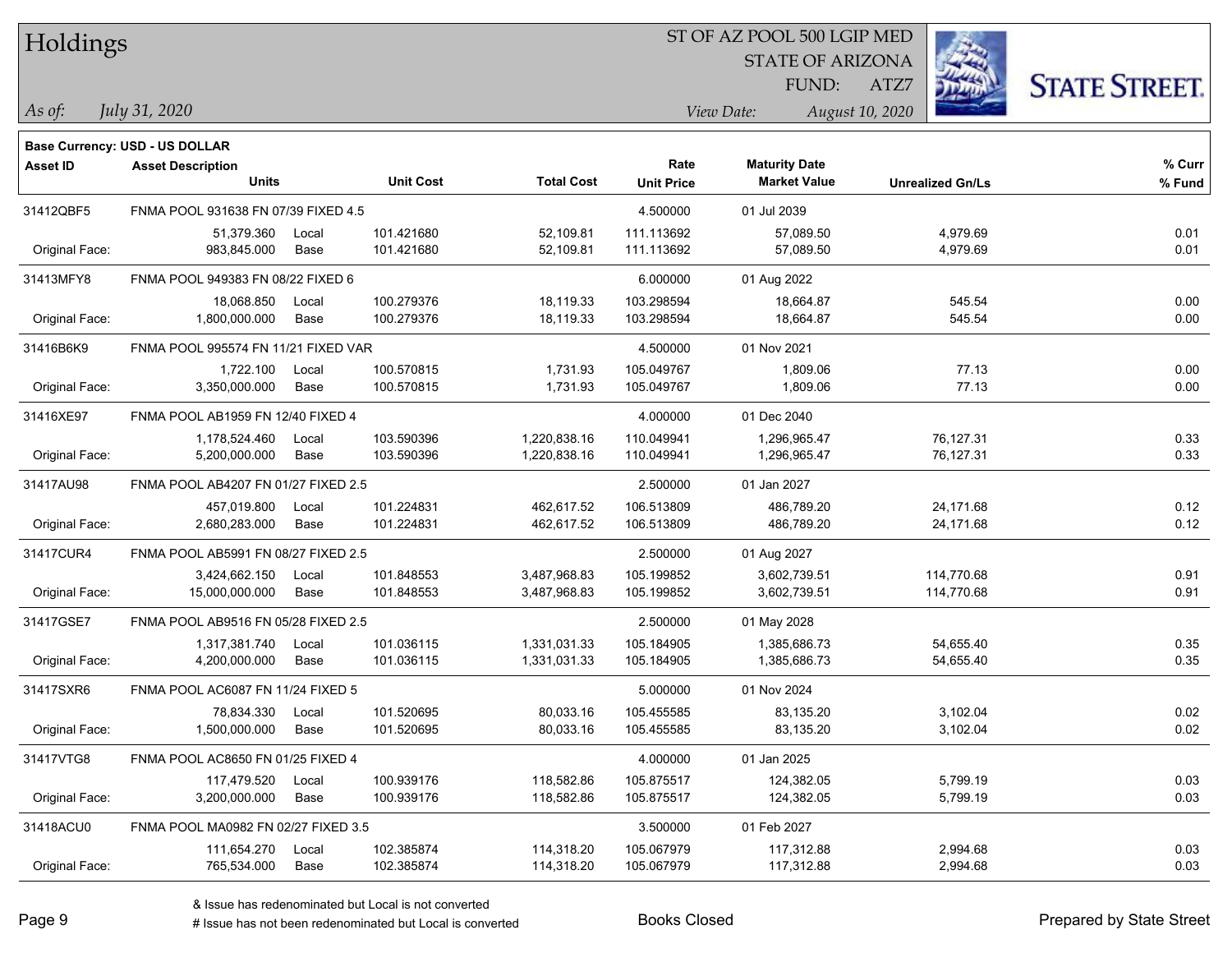| Holdings |
|----------|
|          |

#### ST OF AZ POOL 500 LGIP MED

STATE OF ARIZONA

ATZ7



*July 31, 2020*

**Base Currency: USD - US DOLLAR**

*As of: View Date: August 10, 2020* FUND:

| <b>Asset ID</b> | <b>Asset Description</b><br><b>Units</b> | <b>Unit Cost</b>                              | <b>Total Cost</b>            | Rate<br><b>Unit Price</b> | <b>Maturity Date</b><br><b>Market Value</b> | <b>Unrealized Gn/Ls</b> | % Curr<br>% Fund |
|-----------------|------------------------------------------|-----------------------------------------------|------------------------------|---------------------------|---------------------------------------------|-------------------------|------------------|
| 31418AHW1       | FNMA POOL MA1144 FN 08/27 FIXED 2.5      |                                               |                              | 2.500000                  | 01 Aug 2027                                 |                         |                  |
|                 |                                          |                                               |                              |                           |                                             |                         |                  |
| Original Face:  | 992,410.310<br>5,157,070.000             | 101.845175<br>Local<br>101.845175<br>Base     | 1,010,722.02<br>1,010,722.02 | 105.170862<br>105.170862  | 1,043,726.48<br>1,043,726.48                | 33,004.46<br>33,004.46  | 0.26<br>0.26     |
|                 |                                          |                                               |                              |                           |                                             |                         |                  |
| 31418RFS5       | FNMA POOL AD3776 FN 03/25 FIXED 4.5      |                                               |                              | 4.500000                  | 01 Mar 2025                                 |                         |                  |
|                 | 132,791.550                              | 101.120621<br>Local                           | 134,279.64                   | 106.356484                | 141,232.42                                  | 6,952.78                | 0.04             |
| Original Face:  | 5,000,000.000                            | Base<br>101.120621                            | 134,279.64                   | 106.356484                | 141,232.42                                  | 6,952.78                | 0.04             |
| 31419AJM0       | FNMA POOL AE0267 FN 08/25 FIXED VAR      |                                               |                              | 4.000000                  | 01 Aug 2025                                 |                         |                  |
|                 | 229,928.350                              | 101.579657<br>Local                           | 233,560.43                   | 105.789207                | 243,239.38                                  | 9,678.95                | 0.06             |
| Original Face:  | 5,000,000.000                            | 101.579657<br>Base                            | 233,560.43                   | 105.789207                | 243,239.38                                  | 9,678.95                | 0.06             |
| 31419BBT1       | FNMA POOL AE0949 FN 02/41 FIXED VAR      |                                               |                              | 4.000000                  | 01 Feb 2041                                 |                         |                  |
|                 | 327,159.180                              | 103.384826<br>Local                           | 338,232.95                   | 109.907027                | 359.570.93                                  | 21,337.98               | 0.09             |
| Original Face:  | 2,000,000.000                            | 103.384826<br>Base                            | 338,232.95                   | 109.907027                | 359,570.93                                  | 21,337.98               | 0.09             |
| 31419CZL0       | FNMA POOL AE2546 FN 09/40 FIXED 4.5      |                                               |                              | 4.500000                  | 01 Sep 2040                                 |                         |                  |
|                 | 173,835.850                              | 103.218784<br>Local                           | 179,431.25                   | 109.771115                | 190,821.55                                  | 11,390.30               | 0.05             |
| Original Face:  | 5,000,000.000                            | 103.218784<br>Base                            | 179,431.25                   | 109.771115                | 190,821.55                                  | 11,390.30               | 0.05             |
| 31419JM47       | FNMA POOL AE7578 FN 11/40 FIXED 4.5      |                                               |                              | 4.500000                  | 01 Nov 2040                                 |                         |                  |
|                 | 1,903,420.680                            | 106.372873<br>Local                           | 2,024,723.26                 | 110.020098                | 2,094,145.30                                | 69,422.04               | 0.53             |
| Original Face:  | 14,750,000.000                           | 106.372873<br>Base                            | 2,024,723.26                 | 110.020098                | 2,094,145.30                                | 69,422.04               | 0.53             |
| 31419KU78       | FNMA POOL AE8705 FN 11/25 FIXED 3        |                                               |                              | 3.000000                  | 01 Nov 2025                                 |                         |                  |
|                 | 164,404.980                              | 100.902388<br>Local                           | 165,888.55                   | 105.050347                | 172,708.00                                  | 6,819.45                | 0.04             |
| Original Face:  | 2,000,000.000                            | Base<br>100.902388                            | 165,888.55                   | 105.050347                | 172,708.00                                  | 6,819.45                | 0.04             |
| 38378KBF5       |                                          | GOVERNMENT NATIONAL MORTGAGE A GNR 2013 30 A  |                              | 1.500000                  | 16 May 2042                                 |                         |                  |
|                 | 2,013,557.380                            | 98.900301<br>Local                            | 1,991,414.31                 | 100.306580                | 2,019,730.54                                | 28,316.23               | 0.51             |
| Original Face:  | 4,000,000.000                            | 98.900301<br>Base                             | 1,991,414.31                 | 100.306580                | 2,019,730.54                                | 28,316.23               | 0.51             |
| 38378KDJ5       |                                          | GOVERNMENT NATIONAL MORTGAGE A GNR 2013 46 AB |                              | 1.723000                  | 16 Aug 2042                                 |                         |                  |
|                 | 387,886.160                              | 99.168558<br>Local                            | 384,661.11                   | 100.692100                | 390,570.72                                  | 5,909.61                | 0.10             |
| Original Face:  | 1,900,000.000                            | 99.168558<br>Base                             | 384,661.11                   | 100.692100                | 390,570.72                                  | 5,909.61                | 0.10             |
| 38379KTC2       |                                          | GOVERNMENT NATIONAL MORTGAGE A GNR 2015 85 AF |                              | 2.400000                  | 16 May 2044                                 |                         |                  |
|                 | 1,558,449.600                            | 99.577361<br>Local                            | 1,551,862.98                 | 101.910450                | 1,588,223.00                                | 36,360.02               | 0.40             |
| Original Face:  | 3,050,000.000                            | 99.577361<br>Base                             | 1,551,862.98                 | 101.910450                | 1,588,223.00                                | 36,360.02               | 0.40             |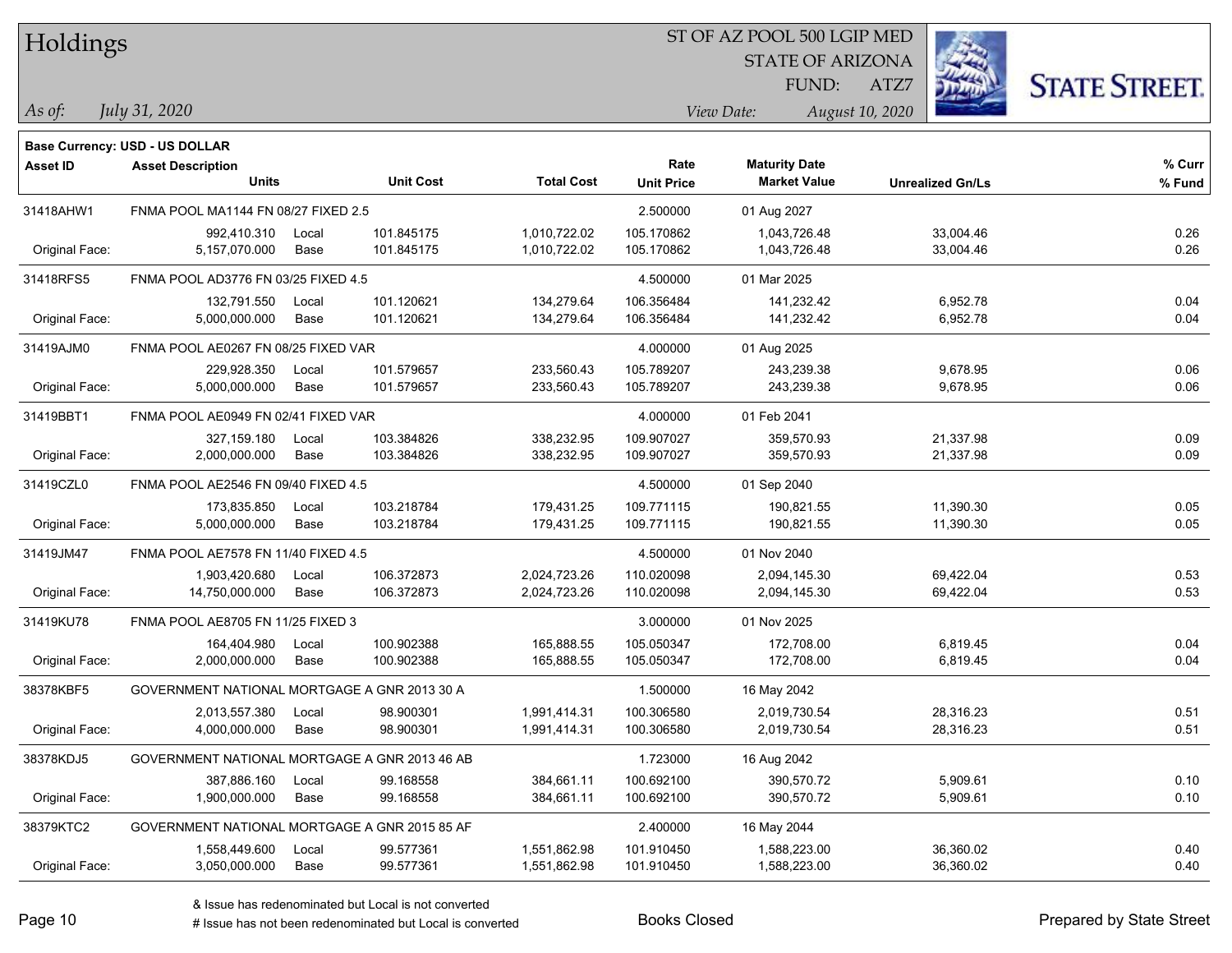| Holdings |  |
|----------|--|
|          |  |

#### ST OF AZ POOL 500 LGIP MED

STATE OF ARIZONA FUND:

ATZ7



*July 31, 2020*

**Base Currency: USD - US DOLLAR**

*As of: View Date: August 10, 2020*

| <b>Asset ID</b> | <b>Asset Description</b><br><b>Units</b>        |       | <b>Unit Cost</b> | <b>Total Cost</b> | Rate<br><b>Unit Price</b> | <b>Maturity Date</b><br><b>Market Value</b> | <b>Unrealized Gn/Ls</b> | % Curr<br>% Fund |
|-----------------|-------------------------------------------------|-------|------------------|-------------------|---------------------------|---------------------------------------------|-------------------------|------------------|
| 38379U5P7       | GOVERNMENT NATIONAL MORTGAGE A GNR 2017 20 AG   |       |                  |                   | 2.000000                  | 16 Aug 2048                                 |                         |                  |
|                 | 2,557,223.570                                   | Local | 99.331172        | 2,540,120.13      | 101.906110                | 2,605,967.06                                | 65,846.93               | 0.66             |
| Original Face:  | 3,000,000.000                                   | Base  | 99.331172        | 2,540,120.13      | 101.906110                | 2,605,967.06                                | 65,846.93               | 0.66             |
| 38380HX49       | GOVERNMENT NATIONAL MORTGAGE A GNR 2017 165 MD  |       |                  |                   | 2.250000                  | 20 Nov 2042                                 |                         |                  |
|                 | 1,446,660.400                                   | Local | 99.870918        | 1,444,793.02      | 101.153740                | 1,463,351.10                                | 18,558.08               | 0.37             |
| Original Face:  | 5,000,000.000                                   | Base  | 99.870918        | 1,444,793.02      | 101.153740                | 1,463,351.10                                | 18,558.08               | 0.37             |
| 38380LD26       | GOVERNMENT NATIONAL MORTGAGE A GNR 2019 H15 GA  |       |                  |                   | 2.250000                  | 20 Aug 2069                                 |                         |                  |
|                 | 1,802,726.340                                   | Local | 102.906327       | 1,855,119.47      | 103.981151                | 1,874,495.60                                | 19,376.13               | 0.47             |
| Original Face:  | 3,000,000.000                                   | Base  | 102.906327       | 1,855,119.47      | 103.981151                | 1,874,495.60                                | 19,376.13               | 0.47             |
| 38380LN25       | GOVERNMENT NATIONAL MORTGAGE A GNR 2019 H18 KA  |       |                  |                   | 2.200000                  | 20 Nov 2069                                 |                         |                  |
|                 | 768.941.050                                     | Local | 100.416259       | 772,141.84        | 103.244900                | 793.892.42                                  | 21,750.58               | 0.20             |
| Original Face:  | 1,000,000.000                                   | Base  | 100.416259       | 772,141.84        | 103.244900                | 793,892.42                                  | 21,750.58               | 0.20             |
| 44932HAC7       | IBM CREDIT LLC SR UNSECURED 09/22 2.2           |       |                  |                   | 2.200000                  | 08 Sep 2022                                 |                         |                  |
|                 | 3,000,000.000                                   | Local | 100.000000       | 3,000,000.00      | 103.943597                | 3,118,307.91                                | 118,307.91              | 0.78             |
|                 |                                                 | Base  | 100.000000       | 3,000,000.00      | 103.943597                | 3,118,307.91                                | 118,307.91              | 0.78             |
| 45818WCL8       | INTER AMERICAN DEVEL BK SR UNSECURED 07/23 2.53 |       |                  | 2.530000          | 06 Jul 2023               |                                             |                         |                  |
|                 | 2,000,000.000                                   | Local | 100.000000       | 2,000,000.00      | 102.064143                | 2,041,282.86                                | 41,282.86               | 0.51             |
|                 |                                                 | Base  | 100.000000       | 2,000,000.00      | 102.064143                | 2,041,282.86                                | 41,282.86               | 0.51             |
| 459058HC0       | INTL BK RECON + DEVELOP SR UNSECURED 08/24 VAR  |       |                  |                   | 0.375220                  | 06 Aug 2024                                 |                         |                  |
|                 | 3,000,000.000                                   | Local | 100.078007       | 3,002,340.22      | 99.919285                 | 2,997,578.55                                | $-4,761.67$             | 0.75             |
|                 |                                                 | Base  | 100.078007       | 3,002,340.22      | 99.919285                 | 2,997,578.55                                | $-4,761.67$             | 0.75             |
| 45905U5V2       | INTL BK RECON + DEVELOP SR UNSECURED 01/25 1.7  |       |                  |                   | 1.700000                  | 31 Jan 2025                                 |                         |                  |
|                 | 5,000,000.000                                   | Local | 100.000000       | 5,000,000.00      | 101.771289                | 5,088,564.45                                | 88,564.45               | 1.28             |
|                 |                                                 | Base  | 100.000000       | 5,000,000.00      | 101.771289                | 5,088,564.45                                | 88,564.45               | 1.28             |
| 46625HRL6       | JPMORGAN CHASE + CO SR UNSECURED 05/23 2.7      |       |                  |                   | 2.700000                  | 18 May 2023                                 |                         |                  |
|                 | 3,000,000.000                                   | Local | 98.886818        | 2,966,604.53      | 105.770215                | 3,173,106.45                                | 206,501.92              | 0.80             |
|                 |                                                 | Base  | 98.886818        | 2,966,604.53      | 105.770215                | 3,173,106.45                                | 206,501.92              | 0.80             |
| 48128GG79       | JPMORGAN CHASE + CO SR UNSECURED 08/24 2.25     |       |                  |                   | 2.250000                  | 30 Aug 2024                                 |                         |                  |
|                 | 5,000,000.000                                   | Local | 100.000000       | 5,000,000.00      | 101.222206                | 5,061,110.30                                | 61,110.30               | 1.27             |
|                 |                                                 | Base  | 100.000000       | 5,000,000.00      | 101.222206                | 5,061,110.30                                | 61,110.30               | 1.27             |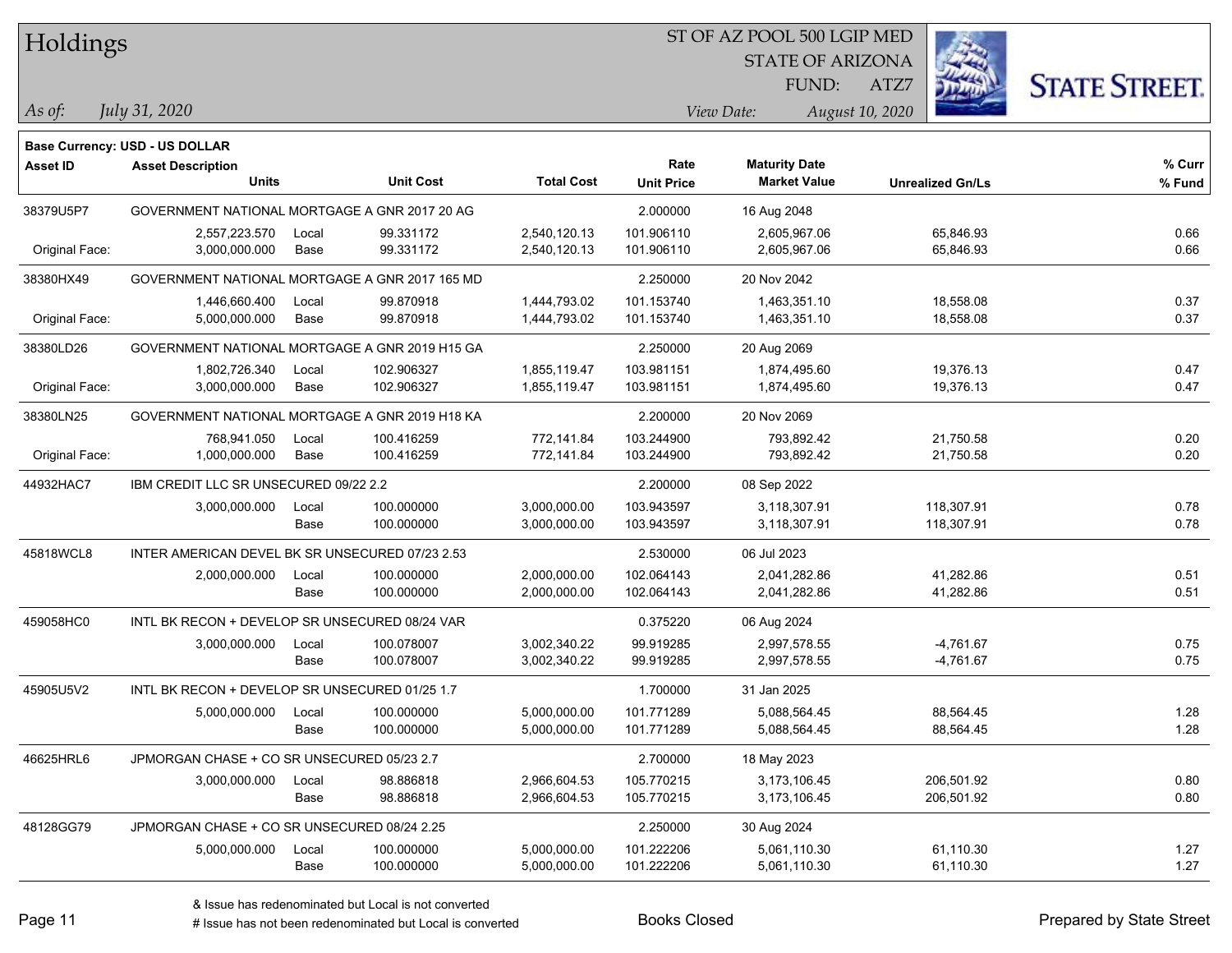| Holdings        |                                                            |       |                  |                   |                   | ST OF AZ POOL 500 LGIP MED |                 |                         |                      |
|-----------------|------------------------------------------------------------|-------|------------------|-------------------|-------------------|----------------------------|-----------------|-------------------------|----------------------|
|                 |                                                            |       |                  |                   |                   | <b>STATE OF ARIZONA</b>    |                 |                         |                      |
|                 |                                                            |       |                  |                   |                   | FUND:                      | ATZ7            |                         | <b>STATE STREET.</b> |
| As of:          | July 31, 2020                                              |       |                  |                   |                   | View Date:                 | August 10, 2020 |                         |                      |
|                 |                                                            |       |                  |                   |                   |                            |                 |                         |                      |
| <b>Asset ID</b> | Base Currency: USD - US DOLLAR<br><b>Asset Description</b> |       |                  |                   | Rate              | <b>Maturity Date</b>       |                 |                         | % Curr               |
|                 | <b>Units</b>                                               |       | <b>Unit Cost</b> | <b>Total Cost</b> | <b>Unit Price</b> | <b>Market Value</b>        |                 | <b>Unrealized Gn/Ls</b> | % Fund               |
| 48128GM49       | JPMORGAN CHASE + CO SR UNSECURED 11/24 VAR                 |       |                  |                   | 2.300000          | 27 Nov 2024                |                 |                         |                      |
|                 | 3,000,000.000                                              | Local | 100.000000       | 3,000,000.00      | 100.304508        | 3,009,135.24               |                 | 9,135.24                | 0.76                 |
|                 |                                                            | Base  | 100.000000       | 3,000,000.00      | 100.304508        | 3,009,135.24               |                 | 9,135.24                | 0.76                 |
| 48130UTJ4       | JPMORGAN CHASE FINANCIAL COMPANY GUAR 01/23 2              |       |                  |                   | 2.000000          | 31 Jan 2023                |                 |                         |                      |
|                 | 3,000,000.000                                              | Local | 100.000000       | 3,000,000.00      | 100.000000        | 3,000,000.00               |                 | 0.00                    | 0.76                 |
|                 |                                                            | Base  | 100.000000       | 3,000,000.00      | 100.000000        | 3,000,000.00               |                 | 0.00                    | 0.76                 |
| 49327M2Z6       | KEY BANK NA SR UNSECURED 03/23 1.25                        |       |                  |                   | 1.250000          | 10 Mar 2023                |                 |                         |                      |
|                 | 3,000,000.000                                              | Local | 99.961207        | 2,998,836.22      | 102.005210        | 3,060,156.30               |                 | 61,320.08               | 0.77                 |
|                 |                                                            | Base  | 99.961207        | 2,998,836.22      | 102.005210        | 3,060,156.30               |                 | 61,320.08               | 0.77                 |
| 55279HAS9       | MANUF + TRADERS TRUST CO SR UNSECURED 01/21 VAR            |       |                  |                   | 0.514500          | 25 Jan 2021                |                 |                         |                      |
|                 | 5,000,000.000                                              | Local | 100.000000       | 5,000,000.00      | 100.084673        | 5,004,233.65               |                 | 4,233.65                | 1.26                 |
|                 |                                                            | Base  | 100.000000       | 5,000,000.00      | 100.084673        | 5,004,233.65               |                 | 4,233.65                | 1.26                 |
| 58769QAB7       | MERCEDES BENZ AUTO LEASE TRUST MBALT 2019 B A2             |       |                  |                   | 2.010000          | 15 Dec 2021                |                 |                         |                      |
|                 | 753,994.320                                                | Local | 99.996256        | 753,966.09        | 100.473590        | 757,565.16                 |                 | 3,599.07                | 0.19                 |
| Original Face:  | 1,000,000.000                                              | Base  | 99.996256        | 753,966.09        | 100.473590        | 757,565.16                 |                 | 3,599.07                | 0.19                 |
| 59217GEE5       | MET LIFE GLOB FUNDING I SECURED 144A 01/23 1.95            |       |                  |                   | 1.950000          | 13 Jan 2023                |                 |                         |                      |
|                 | 3,000,000.000                                              | Local | 99.964886        | 2,998,946.58      | 103.676515        | 3,110,295.45               |                 | 111,348.87              | 0.78                 |
|                 |                                                            | Base  | 99.964886        | 2,998,946.58      | 103.676515        | 3,110,295.45               |                 | 111,348.87              | 0.78                 |
| 637639AB1       | NATIONAL SECS CLEARING SR UNSECURED 144A 04/25 1.5         |       |                  |                   | 1.500000          | 23 Apr 2025                |                 |                         |                      |
|                 | 3,000,000.000                                              | Local | 99.813975        | 2,994,419.25      | 103.971136        | 3,119,134.08               |                 | 124,714.83              | 0.79                 |
|                 |                                                            | Base  | 99.813975        | 2,994,419.25      | 103.971136        | 3,119,134.08               |                 | 124,714.83              | 0.79                 |
| 64952WDL4       | NEW YORK LIFE GLOBAL FDG SECURED 144A 01/25 2              |       |                  |                   | 2.000000          | 22 Jan 2025                |                 |                         |                      |
|                 | 5,000,000.000                                              | Local | 99.678727        | 4,983,936.37      | 106.180762        | 5,309,038.10               |                 | 325,101.73              | 1.34                 |
|                 |                                                            | Base  | 99.678727        | 4,983,936.37      | 106.180762        | 5,309,038.10               |                 | 325,101.73              | 1.34                 |
| 65339KAQ3       | NEXTERA ENERGY CAPITAL COMPANY GUAR 09/20 3.342            |       |                  |                   | 3.342000          | 01 Sep 2020                |                 |                         |                      |
|                 | 2,000,000.000                                              | Local | 100.011718       | 2,000,234.35      | 100.229547        | 2,004,590.94               |                 | 4,356.59                | 0.50                 |
|                 |                                                            | Base  | 100.011718       | 2,000,234.35      | 100.229547        | 2,004,590.94               |                 | 4,356.59                | 0.50                 |
| 6903538B6       | INT DEVELOPMENT FIN CORP US GOVT GUAR 09/26 VAR            |       |                  |                   | 0.200000          | 15 Sep 2026                |                 |                         |                      |
|                 | 2,000,000.000                                              | Local | 100.000000       | 2,000,000.00      | 100.000000        | 2,000,000.00               |                 | 0.00                    | 0.50                 |
| Original Face:  | 2,000,000.000                                              | Base  | 100.000000       | 2,000,000.00      | 100.000000        | 2,000,000.00               |                 | 0.00                    | 0.50                 |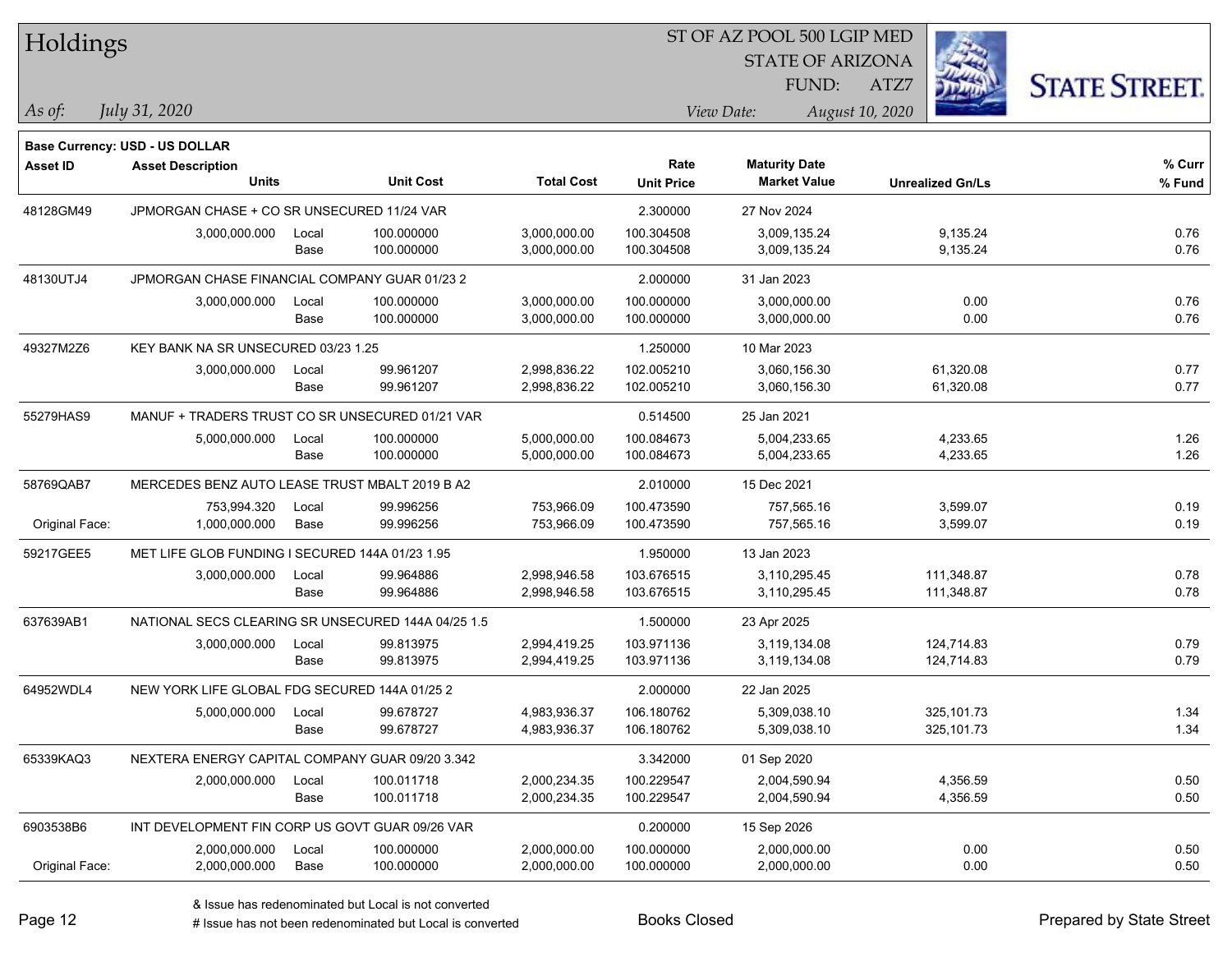| Holdings        |                                                            |       |                  |                   |                   | ST OF AZ POOL 500 LGIP MED |                         |                      |
|-----------------|------------------------------------------------------------|-------|------------------|-------------------|-------------------|----------------------------|-------------------------|----------------------|
|                 |                                                            |       |                  |                   |                   | <b>STATE OF ARIZONA</b>    |                         |                      |
|                 |                                                            |       |                  |                   |                   | FUND:                      | ATZ7                    | <b>STATE STREET.</b> |
| As of:          | July 31, 2020                                              |       |                  |                   |                   | View Date:                 | August 10, 2020         |                      |
|                 |                                                            |       |                  |                   |                   |                            |                         |                      |
| <b>Asset ID</b> | Base Currency: USD - US DOLLAR<br><b>Asset Description</b> |       |                  |                   | Rate              | <b>Maturity Date</b>       |                         | % Curr               |
|                 | <b>Units</b>                                               |       | <b>Unit Cost</b> | <b>Total Cost</b> | <b>Unit Price</b> | <b>Market Value</b>        | <b>Unrealized Gn/Ls</b> | % Fund               |
| 69353REU8       | PNC BANK NA SR UNSECURED 11/20 2.45                        |       |                  |                   | 2.450000          | 05 Nov 2020                |                         |                      |
|                 | 3,790,000.000                                              | Local | 99.990915        | 3,789,655.67      | 100.383419        | 3,804,531.58               | 14,875.91               | 0.96                 |
|                 |                                                            | Base  | 99.990915        | 3,789,655.67      | 100.383419        | 3,804,531.58               | 14,875.91               | 0.96                 |
| 723484AH4       | PINNACLE WEST CAPITAL SR UNSECURED 06/25 1.3               |       |                  |                   | 1.300000          | 15 Jun 2025                |                         |                      |
|                 | 3,000,000.000                                              | Local | 99.990251        | 2,999,707.53      | 102.484367        | 3,074,531.01               | 74,823.48               | 0.77                 |
|                 |                                                            | Base  | 99.990251        | 2,999,707.53      | 102.484367        | 3,074,531.01               | 74,823.48               | 0.77                 |
| 78013XGQ5       | ROYAL BANK OF CANADA SR UNSECURED 03/23 VAR                |       |                  |                   | 0.717630          | 06 Mar 2023                |                         |                      |
|                 | 5,000,000.000                                              | Local | 100.000000       | 5,000,000.00      | 100.215090        | 5,010,754.50               | 10,754.50               | 1.26                 |
|                 |                                                            | Base  | 100.000000       | 5,000,000.00      | 100.215090        | 5,010,754.50               | 10,754.50               | 1.26                 |
| 78014RAQ3       | ROYAL BANK OF CANADA SR UNSECURED 10/21 VAR                |       |                  |                   | 3.000000          | 22 Oct 2021                |                         |                      |
|                 | 2,000,000.000                                              | Local | 100.000000       | 2,000,000.00      | 102.967248        | 2,059,344.96               | 59,344.96               | 0.52                 |
|                 |                                                            | Base  | 100.000000       | 2,000,000.00      | 102.967248        | 2,059,344.96               | 59,344.96               | 0.52                 |
| 78014RBY5       | ROYAL BANK OF CANADA SR UNSECURED 01/25 2.2                |       |                  |                   | 2.200000          | 31 Jan 2025                |                         |                      |
|                 | 3,460,000.000                                              | Local | 100.000000       | 3,460,000.00      | 101.565764        | 3,514,175.43               | 54, 175.43              | 0.88                 |
|                 |                                                            | Base  | 100.000000       | 3,460,000.00      | 101.565764        | 3,514,175.43               | 54, 175. 43             | 0.88                 |
| 78014RCM0       | ROYAL BANK OF CANADA SR UNSECURED 03/25 VAR                |       |                  |                   | 1.500000          | 27 Mar 2025                |                         |                      |
|                 | 3,000,000.000                                              | Local | 100.000000       | 3,000,000.00      | 103.060000        | 3,091,800.00               | 91,800.00               | 0.78                 |
|                 |                                                            | Base  | 100.000000       | 3,000,000.00      | 103.060000        | 3,091,800.00               | 91,800.00               | 0.78                 |
| 855244AN9       | STARBUCKS CORP SR UNSECURED 03/23 3.1                      |       |                  |                   | 3.100000          | 01 Mar 2023                |                         |                      |
|                 | 3,000,000.000                                              | Local | 99.983742        | 2,999,512.25      | 106.439836        | 3,193,195.08               | 193,682.83              | 0.80                 |
|                 |                                                            | Base  | 99.983742        | 2,999,512.25      | 106.439836        | 3,193,195.08               | 193,682.83              | 0.80                 |
| 855244AY5       | STARBUCKS CORP SR UNSECURED 05/22 1.3                      |       |                  |                   | 1.300000          | 07 May 2022                |                         |                      |
|                 | 3,000,000.000                                              | Local | 99.940893        | 2,998,226.79      | 101.485291        | 3,044,558.73               | 46,331.94               | 0.77                 |
|                 |                                                            | Base  | 99.940893        | 2,998,226.79      | 101.485291        | 3,044,558.73               | 46,331.94               | 0.77                 |
| 89114Q3J5       | TORONTO DOMINION BANK SR UNSECURED 07/22 VAR               |       |                  |                   | 0.607750          | 22 Jul 2022                |                         |                      |
|                 | 3,000,000.000                                              | Local | 100.000000       | 3,000,000.00      | 99.707417         | 2,991,222.51               | $-8,777.49$             | 0.75                 |
|                 |                                                            | Base  | 100.000000       | 3,000,000.00      | 99.707417         | 2,991,222.51               | $-8,777.49$             | 0.75                 |
| 89114Q5A2       | TORONTO DOMINION BANK SR UNSECURED 08/24 VAR               |       |                  |                   | 2.450000          | 14 Aug 2024                |                         |                      |
|                 | 3,000,000.000                                              | Local | 100.000000       | 3,000,000.00      | 103.663980        | 3,109,919.40               | 109,919.40              | 0.78                 |
|                 |                                                            | Base  | 100.000000       | 3,000,000.00      | 103.663980        | 3,109,919.40               | 109,919.40              | 0.78                 |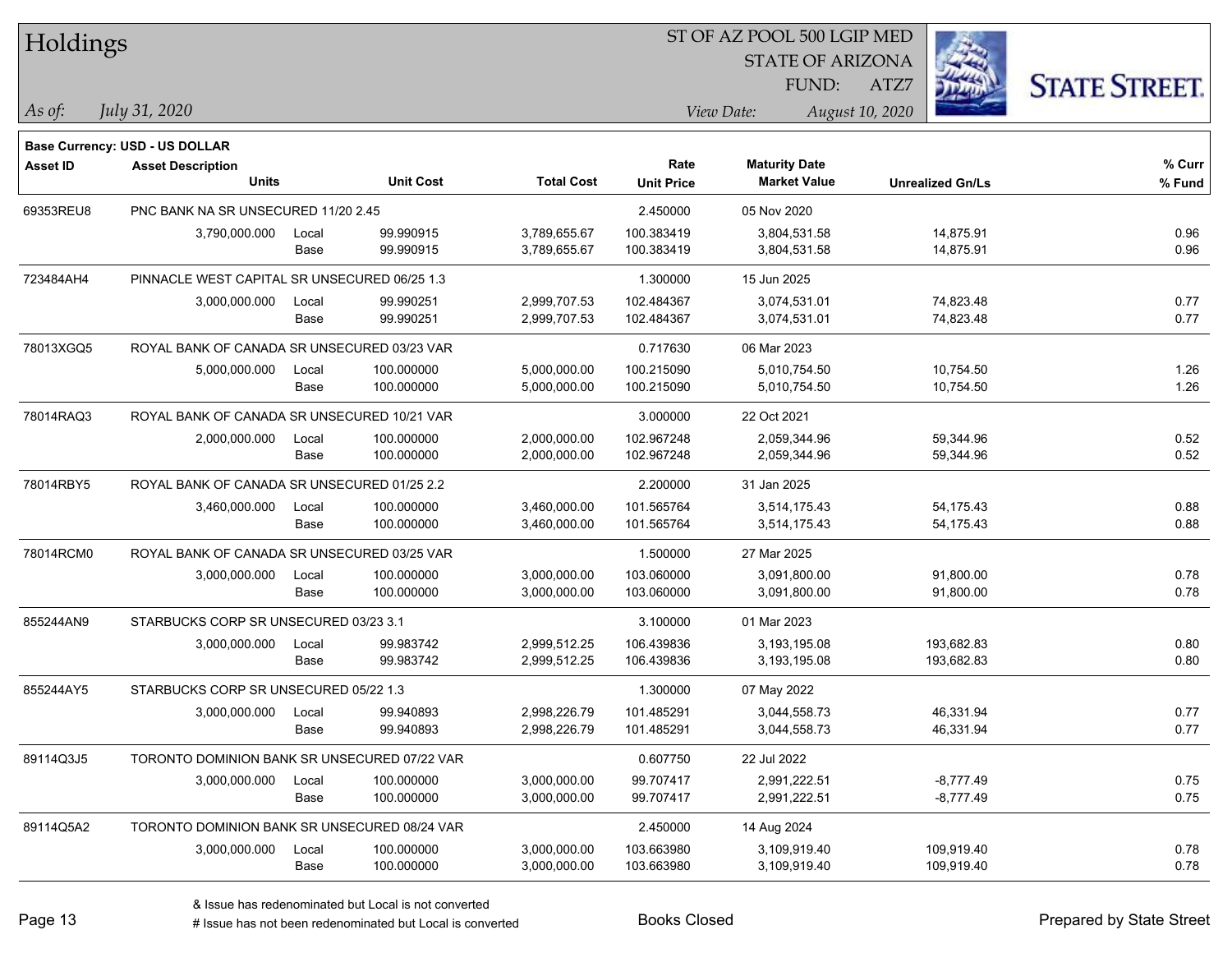| Holdings       |                                                  |               |                        |                              | ST OF AZ POOL 500 LGIP MED |                                             |                         |                      |  |  |
|----------------|--------------------------------------------------|---------------|------------------------|------------------------------|----------------------------|---------------------------------------------|-------------------------|----------------------|--|--|
|                |                                                  |               |                        |                              |                            | <b>STATE OF ARIZONA</b>                     |                         |                      |  |  |
|                |                                                  |               |                        |                              |                            | FUND:                                       | ATZ7                    | <b>STATE STREET.</b> |  |  |
| $\vert$ As of: | July 31, 2020                                    |               |                        |                              |                            | View Date:                                  | August 10, 2020         |                      |  |  |
|                |                                                  |               |                        |                              |                            |                                             |                         |                      |  |  |
|                | Base Currency: USD - US DOLLAR                   |               |                        |                              |                            |                                             |                         |                      |  |  |
| Asset ID       | <b>Asset Description</b><br><b>Units</b>         |               | <b>Unit Cost</b>       | <b>Total Cost</b>            | Rate<br><b>Unit Price</b>  | <b>Maturity Date</b><br><b>Market Value</b> | <b>Unrealized Gn/Ls</b> | % Curr<br>% Fund     |  |  |
|                |                                                  |               |                        |                              |                            |                                             |                         |                      |  |  |
| 89233MAB9      | TOYOTA AUTO RECEIVABLES OWNER TAOT 2019 D A2     |               |                        |                              | 1.920000                   | 15 Jul 2022                                 |                         |                      |  |  |
| Original Face: | 2,745,186.830<br>3,000,000.000                   | Local<br>Base | 99.994049<br>99.994049 | 2,745,023.46<br>2,745,023.46 | 100.796300<br>100.796300   | 2,767,046.75<br>2,767,046.75                | 22,023.29<br>22,023.29  | 0.70<br>0.70         |  |  |
|                |                                                  |               |                        |                              |                            |                                             |                         |                      |  |  |
| 89236TFX8      | TOYOTA MOTOR CREDIT CORP SR UNSECURED 04/22 2.65 |               |                        |                              | 2.650000                   | 12 Apr 2022                                 |                         |                      |  |  |
|                | 2,000,000.000                                    | Local         | 99.964419              | 1,999,288.37                 | 103.731814                 | 2,074,636.28                                | 75,347.91               | 0.52                 |  |  |
|                |                                                  | Base          | 99.964419              | 1,999,288.37                 | 103.731814                 | 2,074,636.28                                | 75,347.91               | 0.52                 |  |  |
| 89236TGS8      | TOYOTA MOTOR CREDIT CORP SR UNSECURED 08/21 VAR  |               |                        |                              | 0.558500                   | 13 Aug 2021                                 |                         |                      |  |  |
|                | 1,000,000.000                                    | Local         | 100.000000             | 1,000,000.00                 | 99.995148                  | 999,951.48                                  | $-48.52$                | 0.25                 |  |  |
|                |                                                  | Base          | 100.000000             | 1,000,000.00                 | 99.995148                  | 999,951.48                                  | $-48.52$                | 0.25                 |  |  |
| 89236TGT6      | TOYOTA MOTOR CREDIT CORP SR UNSECURED 02/25 1.8  |               |                        |                              | 1.800000                   | 13 Feb 2025                                 |                         |                      |  |  |
|                | 5,000,000.000                                    | Local         | 99.939234              | 4,996,961.71                 | 104.668029                 | 5,233,401.45                                | 236,439.74              | 1.32                 |  |  |
|                |                                                  | Base          | 99.939234              | 4,996,961.71                 | 104.668029                 | 5,233,401.45                                | 236,439.74              | 1.32                 |  |  |
| 89788JAA7      | TRUIST BANK SR UNSECURED 03/25 1.5               |               |                        |                              | 1.500000                   | 10 Mar 2025                                 |                         |                      |  |  |
|                | 3,000,000.000                                    | Local         | 99.810604              | 2,994,318.11                 | 103.706246                 | 3,111,187.38                                | 116,869.27              | 0.78                 |  |  |
|                |                                                  | Base          | 99.810604              | 2,994,318.11                 | 103.706246                 | 3,111,187.38                                | 116,869.27              | 0.78                 |  |  |
| 90327QD48      | USAA CAPITAL CORP SR UNSECURED 144A 05/23 1.5    |               |                        |                              | 1.500000                   | 01 May 2023                                 |                         |                      |  |  |
|                | 1,000,000.000                                    | Local         | 99.887446              | 998,874.46                   | 103.007612                 | 1,030,076.12                                | 31,201.66               | 0.26                 |  |  |
|                |                                                  | Base          | 99.887446              | 998,874.46                   | 103.007612                 | 1,030,076.12                                | 31,201.66               | 0.26                 |  |  |
| 90331HNL3      | US BANK NA CINCINNATI SR UNSECURED 01/23 2.85    |               |                        |                              | 2.850000                   | 23 Jan 2023                                 |                         |                      |  |  |
|                | 2,000,000.000                                    | Local         | 100.228079             | 2,004,561.57                 | 105.962073                 | 2,119,241.46                                | 114,679.89              | 0.53                 |  |  |
|                |                                                  | Base          | 100.228079             | 2,004,561.57                 | 105.962073                 | 2,119,241.46                                | 114,679.89              | 0.53                 |  |  |
| 90331HPG2      | US BANK NA CINCINNATI SR UNSECURED 12/22 VAR     |               |                        |                              | 0.712880                   | 09 Dec 2022                                 |                         |                      |  |  |
|                | 5,000,000.000                                    | Local         | 100.000000             | 5,000,000.00                 | 100.326518                 | 5,016,325.90                                | 16,325.90               | 1.26                 |  |  |
|                |                                                  | Base          | 100.000000             | 5,000,000.00                 | 100.326518                 | 5,016,325.90                                | 16,325.90               | 1.26                 |  |  |
| 91159HHX1      | US BANCORP SR UNSECURED 07/24 2.4                |               |                        |                              | 2.400000                   | 30 Jul 2024                                 |                         |                      |  |  |
|                | 5,000,000.000                                    | Local         | 99.921782              | 4,996,089.11                 | 106.989084                 | 5,349,454.20                                | 353,365.09              | 1.35                 |  |  |
|                |                                                  | Base          | 99.921782              | 4,996,089.11                 | 106.989084                 | 5,349,454.20                                | 353,365.09              | 1.35                 |  |  |
| 91159HHZ6      | US BANCORP SR UNSECURED 05/25 1.45               |               |                        |                              | 1.450000                   | 12 May 2025                                 |                         |                      |  |  |
|                | 3,000,000.000                                    | Local         | 99.890187              | 2,996,705.60                 | 103.748097                 | 3,112,442.91                                | 115,737.31              | 0.78                 |  |  |
|                |                                                  | Base          | 99.890187              | 2,996,705.60                 | 103.748097                 | 3,112,442.91                                | 115,737.31              | 0.78                 |  |  |

denote the redenominated but Local is converted Books Closed Prepared by State Street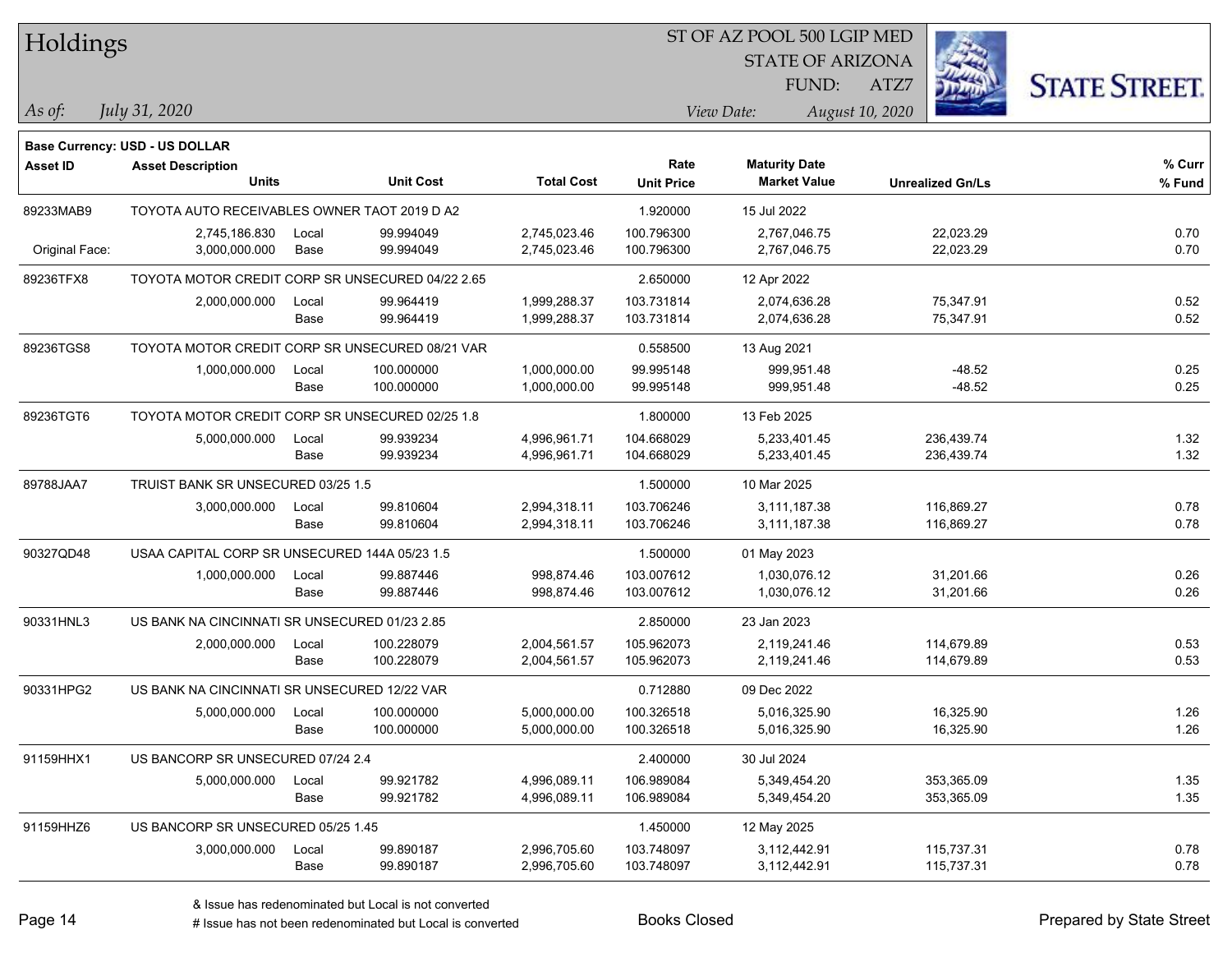| Holdings        |                                                 |       |                  |                   |                           | ST OF AZ POOL 500 LGIP MED                  |                         |                      |
|-----------------|-------------------------------------------------|-------|------------------|-------------------|---------------------------|---------------------------------------------|-------------------------|----------------------|
|                 |                                                 |       |                  |                   |                           | <b>STATE OF ARIZONA</b>                     |                         |                      |
|                 |                                                 |       |                  |                   |                           | FUND:                                       | ATZ7                    | <b>STATE STREET.</b> |
| As of:          | July 31, 2020                                   |       |                  |                   |                           | View Date:                                  | August 10, 2020         |                      |
|                 |                                                 |       |                  |                   |                           |                                             |                         |                      |
|                 | Base Currency: USD - US DOLLAR                  |       |                  |                   |                           |                                             |                         |                      |
| <b>Asset ID</b> | <b>Asset Description</b><br><b>Units</b>        |       | <b>Unit Cost</b> | <b>Total Cost</b> | Rate<br><b>Unit Price</b> | <b>Maturity Date</b><br><b>Market Value</b> | <b>Unrealized Gn/Ls</b> | % Curr<br>$%$ Fund   |
| 9127962T5       | TREASURY BILL 10/20 0.00000                     |       |                  |                   | 0.010000                  | 29 Oct 2020                                 |                         |                      |
|                 | 2,000,000.000                                   | Local | 99.964153        | 1,999,283.05      | 99.975833                 | 1,999,516.66                                | 233.61                  | 0.50                 |
|                 |                                                 | Base  | 99.964153        | 1,999,283.05      | 99.975833                 | 1,999,516.66                                | 233.61                  | 0.50                 |
| 9127963B3       | TREASURY BILL 11/20 0.00000                     |       |                  |                   | 0.010000                  | 27 Nov 2020                                 |                         |                      |
|                 | 2,000,000.000                                   | Local | 99.950834        | 1,999,016.67      | 99.966167                 | 1,999,323.34                                | 306.67                  | 0.50                 |
|                 |                                                 | Base  | 99.950834        | 1,999,016.67      | 99.966167                 | 1,999,323.34                                | 306.67                  | 0.50                 |
| 9128282Q2       | US TREASURY N/B 08/20 1.5                       |       |                  |                   | 1.500000                  | 15 Aug 2020                                 |                         |                      |
|                 | 2,000,000.000                                   | Local | 99.988418        | 1,999,768.35      | 100.045797                | 2,000,915.94                                | 1,147.59                | 0.50                 |
|                 |                                                 | Base  | 99.988418        | 1,999,768.35      | 100.045797                | 2,000,915.94                                | 1,147.59                | 0.50                 |
| 9128284Y3       | US TREASURY N/B 08/20 2.625                     |       |                  |                   | 2.625000                  | 31 Aug 2020                                 |                         |                      |
|                 | 1,000,000.000                                   | Local | 99.989866        | 999,898.66        | 100.191250                | 1,001,912.50                                | 2,013.84                | 0.25                 |
|                 |                                                 | Base  | 99.989866        | 999,898.66        | 100.191250                | 1,001,912.50                                | 2,013.84                | 0.25                 |
| 9128285X4       | US TREASURY N/B 01/21 2.5                       |       |                  |                   | 2.500000                  | 31 Jan 2021                                 |                         |                      |
|                 | 2,000,000.000                                   | Local | 100.390221       | 2,007,804.41      | 101.171875                | 2,023,437.50                                | 15,633.09               | 0.51                 |
|                 |                                                 | Base  | 100.390221       | 2,007,804.41      | 101.171875                | 2,023,437.50                                | 15,633.09               | 0.51                 |
| 91324PDH2       | UNITEDHEALTH GROUP INC SR UNSECURED 06/21 3.15  |       |                  |                   | 3.150000                  | 15 Jun 2021                                 |                         |                      |
|                 | 2,000,000.000                                   | Local | 99.984275        | 1,999,685.49      | 102.498196                | 2,049,963.92                                | 50,278.43               | 0.52                 |
|                 |                                                 | Base  | 99.984275        | 1,999,685.49      | 102.498196                | 2,049,963.92                                | 50,278.43               | 0.52                 |
| 91324PDR0       | UNITEDHEALTH GROUP INC SR UNSECURED 08/24 2.375 |       |                  |                   | 2.375000                  | 15 Aug 2024                                 |                         |                      |
|                 | 3,000,000.000                                   | Local | 99.980046        | 2,999,401.38      | 107.334846                | 3,220,045.38                                | 220,644.00              | 0.81                 |
|                 |                                                 | Base  | 99.980046        | 2,999,401.38      | 107.334846                | 3,220,045.38                                | 220,644.00              | 0.81                 |
| 92347YAA2       | VERIZON OWNER TRUST VZOT 2019 A A1A             |       |                  |                   | 2.930000                  | 20 Sep 2023                                 |                         |                      |
|                 | 2,000,000.000                                   | Local | 99.986138        | 1,999,722.76      | 102.767550                | 2,055,351.00                                | 55,628.24               | 0.52                 |
| Original Face:  | 2,000,000.000                                   | Base  | 99.986138        | 1,999,722.76      | 102.767550                | 2,055,351.00                                | 55,628.24               | 0.52                 |
| 92348TAA2       | VERIZON OWNER TRUST VZOT 2020 A A1A             |       |                  |                   | 1.850000                  | 22 Jul 2024                                 |                         |                      |
|                 | 2,000,000.000                                   | Local | 99.989614        | 1,999,792.28      | 102.675890                | 2,053,517.80                                | 53,725.52               | 0.52                 |
| Original Face:  | 2,000,000.000                                   | Base  | 99.989614        | 1,999,792.28      | 102.675890                | 2,053,517.80                                | 53,725.52               | 0.52                 |
| 92348XAA3       | VERIZON OWNER TRUST VZOT 2018 A A1A             |       |                  |                   | 3.230000                  | 20 Apr 2023                                 |                         |                      |
|                 | 1,000,000.000                                   | Local | 99.999063        | 999,990.63        | 102.061780                | 1,020,617.80                                | 20,627.17               | 0.26                 |
| Original Face:  | 1,000,000.000                                   | Base  | 99.999063        | 999,990.63        | 102.061780                | 1,020,617.80                                | 20,627.17               | 0.26                 |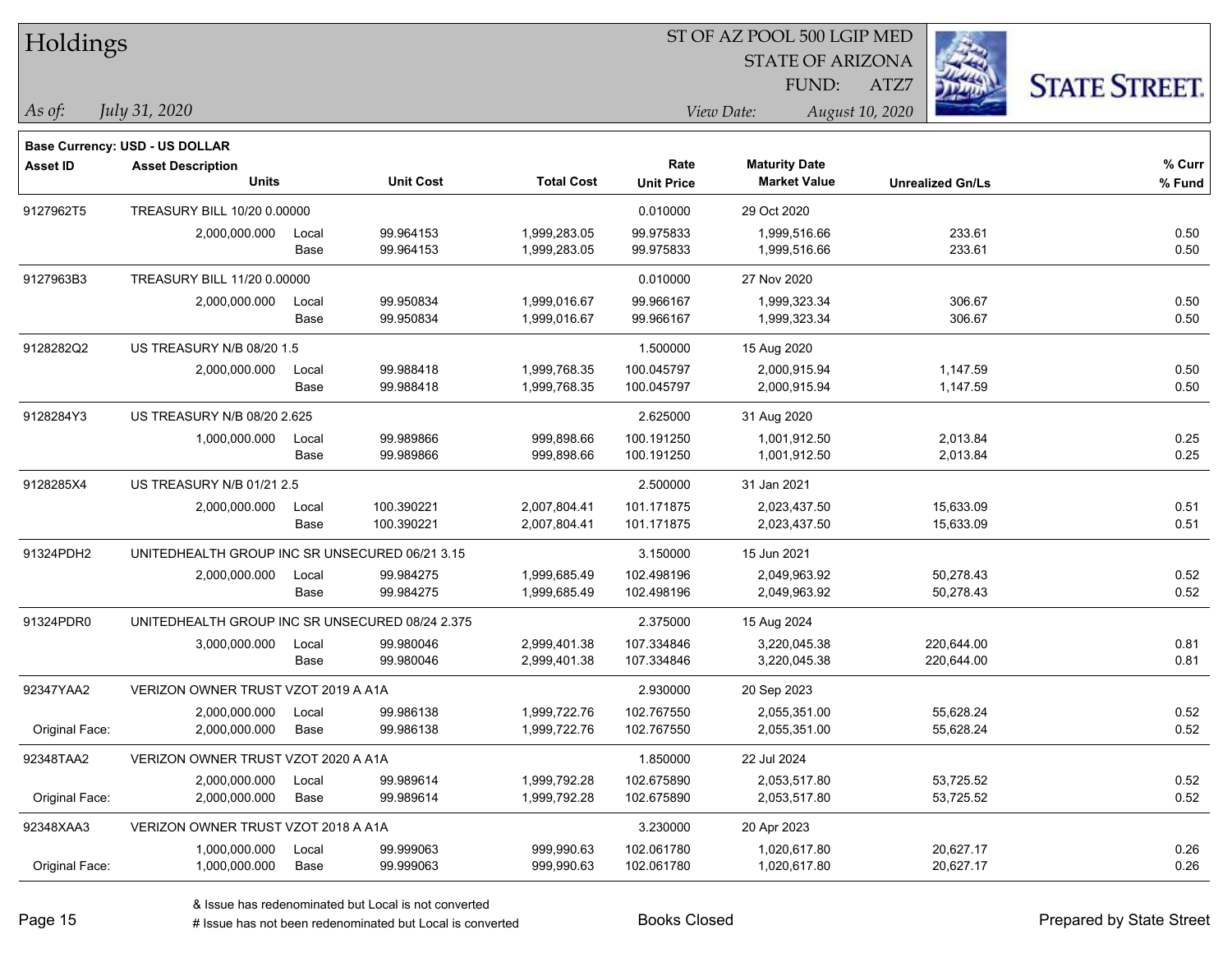| Holdings                  |                                              |       |                  |                   | ST OF AZ POOL 500 LGIP MED |                         |                         |              |                      |
|---------------------------|----------------------------------------------|-------|------------------|-------------------|----------------------------|-------------------------|-------------------------|--------------|----------------------|
|                           |                                              |       |                  |                   |                            | <b>STATE OF ARIZONA</b> |                         |              |                      |
|                           |                                              |       |                  |                   |                            | <b>FUND:</b>            | ATZ7                    |              | <b>STATE STREET.</b> |
| $\vert$ As of:            | July 31, 2020                                |       |                  |                   |                            | View Date:              | August 10, 2020         |              |                      |
|                           | Base Currency: USD - US DOLLAR               |       |                  |                   |                            |                         |                         |              |                      |
| <b>Asset ID</b>           | <b>Asset Description</b>                     |       |                  |                   | Rate                       | <b>Maturity Date</b>    |                         |              | % Curr               |
|                           | <b>Units</b>                                 |       | <b>Unit Cost</b> | <b>Total Cost</b> | <b>Unit Price</b>          | <b>Market Value</b>     | <b>Unrealized Gn/Ls</b> |              | % Fund               |
| 931142EL3                 | WALMART INC SR UNSECURED 07/24 2.85          |       |                  |                   | 2.850000                   | 08 Jul 2024             |                         |              |                      |
|                           | 2,000,000.000                                | Local | 99.907875        | 1,998,157.50      | 109.095559                 | 2,181,911.18            |                         | 183,753.68   | 0.55                 |
|                           |                                              | Base  | 99.907875        | 1,998,157.50      | 109.095559                 | 2,181,911.18            |                         | 183,753.68   | 0.55                 |
| 949746RS2                 | WELLS FARGO + COMPANY SR UNSECURED 03/21 2.5 |       |                  |                   | 2.500000                   | 04 Mar 2021             |                         |              |                      |
|                           | 3,000,000.000                                | Local | 99.997292        | 2,999,918.75      | 101.265513                 | 3,037,965.39            |                         | 38,046.64    | 0.76                 |
|                           |                                              | Base  | 99.997292        | 2,999,918.75      | 101.265513                 | 3,037,965.39            |                         | 38,046.64    | 0.76                 |
| 949746SA0                 | WELLS FARGO + COMPANY SR UNSECURED 07/21 2.1 |       |                  |                   | 2.100000                   | 26 Jul 2021             |                         |              |                      |
|                           | 1,000,000.000                                | Local | 99.513032        | 995,130.32        | 101.710769                 | 1,017,107.69            |                         | 21,977.37    | 0.26                 |
|                           |                                              | Base  | 99.513032        | 995,130.32        | 101.710769                 | 1,017,107.69            |                         | 21,977.37    | 0.26                 |
| 949746SP7                 | WELLS FARGO + COMPANY SR UNSECURED 02/22 VAR |       |                  |                   | 1.377630                   | 11 Feb 2022             |                         |              |                      |
|                           | 3,000,000.000                                | Local | 100.000000       | 3,000,000.00      | 100.370228                 | 3,011,106.84            |                         | 11,106.84    | 0.76                 |
|                           |                                              | Base  | 100.000000       | 3,000,000.00      | 100.370228                 | 3,011,106.84            |                         | 11,106.84    | 0.76                 |
| 95001D4Q0                 | WELLS FARGO + COMPANY SR UNSECURED 02/23 VAR |       |                  |                   | 2.300000                   | 28 Feb 2023             |                         |              |                      |
|                           | 3,000,000.000                                | Local | 100.000000       | 3,000,000.00      | 100.082005                 | 3,002,460.15            |                         | 2,460.15     | 0.76                 |
|                           |                                              | Base  | 100.000000       | 3,000,000.00      | 100.082005                 | 3,002,460.15            |                         | 2,460.15     | 0.76                 |
| 95001DA75                 | WELLS FARGO + COMPANY SR UNSECURED 06/22 1   |       |                  |                   | 1.000000                   | 17 Jun 2022             |                         |              |                      |
|                           | 3,000,000.000                                | Local | 100.000000       | 3,000,000.00      | 99.456205                  | 2,983,686.15            |                         | $-16,313.85$ | 0.75                 |
|                           |                                              | Base  | 100.000000       | 3,000,000.00      | 99.456205                  | 2,983,686.15            |                         | $-16,313.85$ | 0.75                 |
| 961214DQ3                 | WESTPAC BANKING CORP SR UNSECURED 06/22 2.5  |       |                  |                   | 2.500000                   | 28 Jun 2022             |                         |              |                      |
|                           | 2,000,000.000                                | Local | 99.937871        | 1,998,757.41      | 104.115983                 | 2,082,319.66            |                         | 83,562.25    | 0.52                 |
|                           |                                              | Base  | 99.937871        | 1,998,757.41      | 104.115983                 | 2,082,319.66            |                         | 83,562.25    | 0.52                 |
| <b>US DOLLAR Total</b>    |                                              |       |                  |                   |                            |                         |                         |              |                      |
|                           | 305, 175, 733.030                            | Local |                  | 305,819,096.50    |                            | 313,009,733.28          | 7,190,636.78            |              | 78.78                |
| Original Face:            | 188,611,032.000                              | Base  |                  | 305,819,096.50    |                            | 313,009,733.28          | 7,190,636.78            |              | 78.78                |
| <b>FIXED INCOME Total</b> |                                              |       |                  |                   |                            |                         |                         |              |                      |
|                           | 305, 175, 733.030                            | Base  |                  | 305,819,096.50    |                            | 313,009,733.28          | 7,190,636.78            |              | 78.78                |
| Original Face:            | 188,611,032.000                              |       |                  |                   |                            |                         |                         |              |                      |

Page 16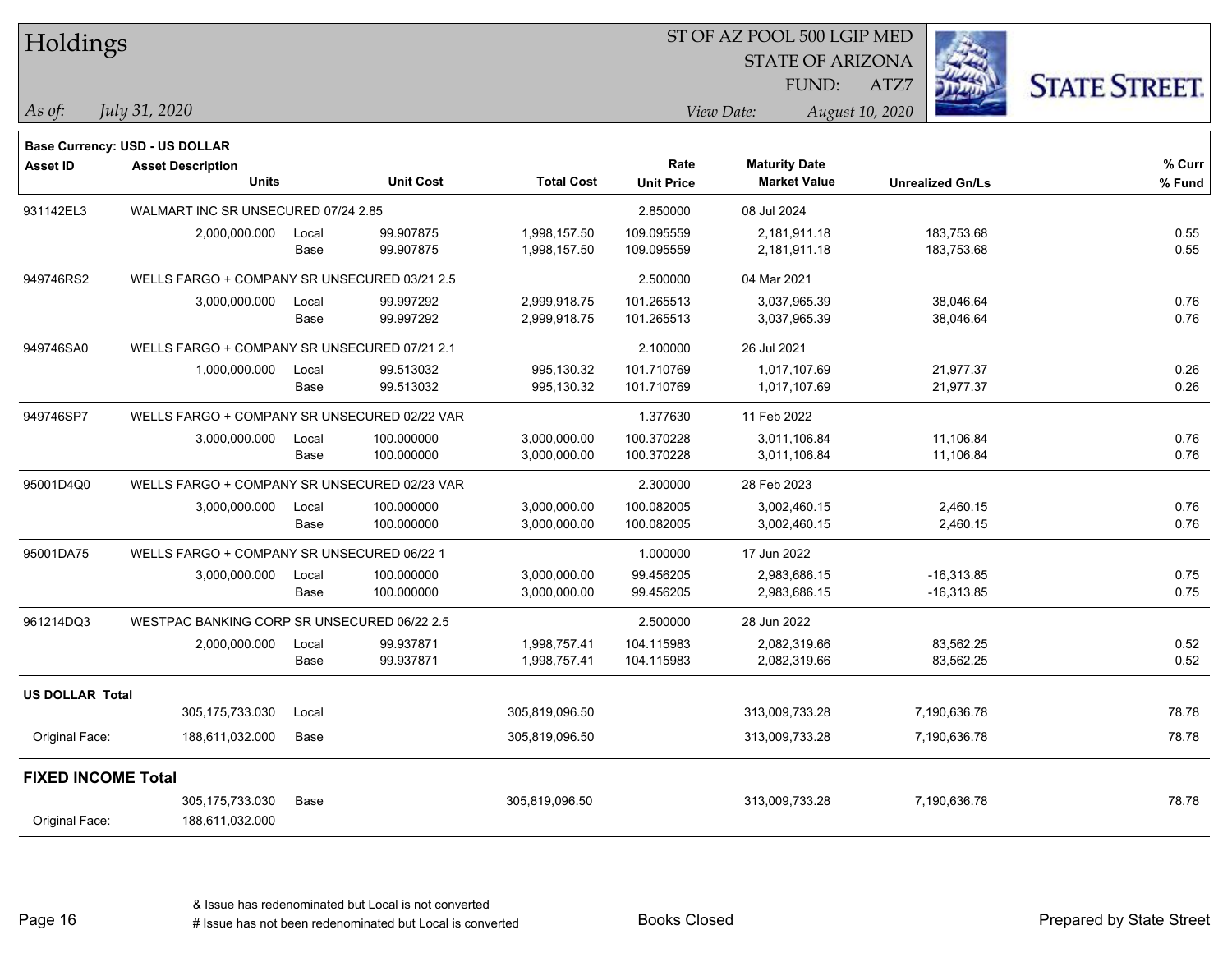| Holdings                                                                                      |                  | ST OF AZ POOL 500 LGIP MED<br><b>STATE OF ARIZONA</b> |                           |                                             |                         |                         |                      |
|-----------------------------------------------------------------------------------------------|------------------|-------------------------------------------------------|---------------------------|---------------------------------------------|-------------------------|-------------------------|----------------------|
| <i>July 31, 2020</i><br>As of:                                                                |                  |                                                       |                           | FUND:<br>View Date:                         | ATZ7<br>August 10, 2020 |                         | <b>STATE STREET.</b> |
| Base Currency: USD - US DOLLAR<br><b>Asset ID</b><br><b>Asset Description</b><br><b>Units</b> | <b>Unit Cost</b> | <b>Total Cost</b>                                     | Rate<br><b>Unit Price</b> | <b>Maturity Date</b><br><b>Market Value</b> |                         | <b>Unrealized Gn/Ls</b> | % Curr<br>% Fund     |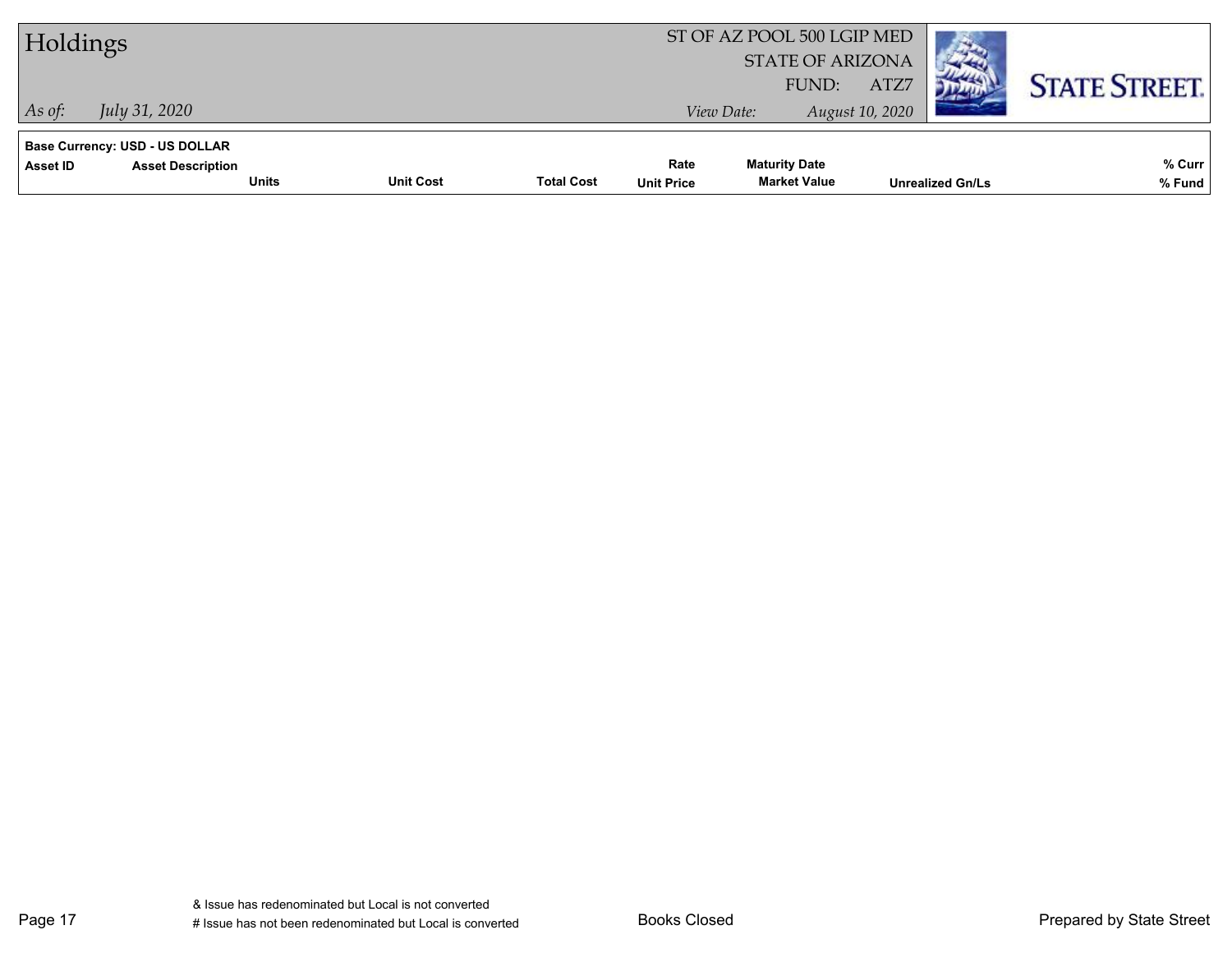| Holdings          |                                          |      |                  |                   |                           | ST OF AZ POOL 500 LGIP MED<br><b>STATE OF ARIZONA</b><br>FUND: | ATZ7                    | <b>STATE STREET.</b> |
|-------------------|------------------------------------------|------|------------------|-------------------|---------------------------|----------------------------------------------------------------|-------------------------|----------------------|
| $ $ As of:        | July 31, 2020                            |      |                  |                   |                           | View Date:                                                     | August 10, 2020         |                      |
|                   | Base Currency: USD - US DOLLAR           |      |                  |                   |                           |                                                                |                         |                      |
| Asset ID          | <b>Asset Description</b><br><b>Units</b> |      | <b>Unit Cost</b> | <b>Total Cost</b> | Rate<br><b>Unit Price</b> | <b>Maturity Date</b><br><b>Market Value</b>                    | <b>Unrealized Gn/Ls</b> | % Curr<br>% Fund     |
| <b>FUND Total</b> |                                          |      |                  |                   |                           |                                                                |                         |                      |
|                   | 389,525,892.080                          | Base |                  | 390,071,389.07    |                           | 397,296,511.25                                                 | 7,225,122.18            | 100.00               |
| Original Face:    | 188,611,032.000                          |      |                  |                   |                           |                                                                |                         |                      |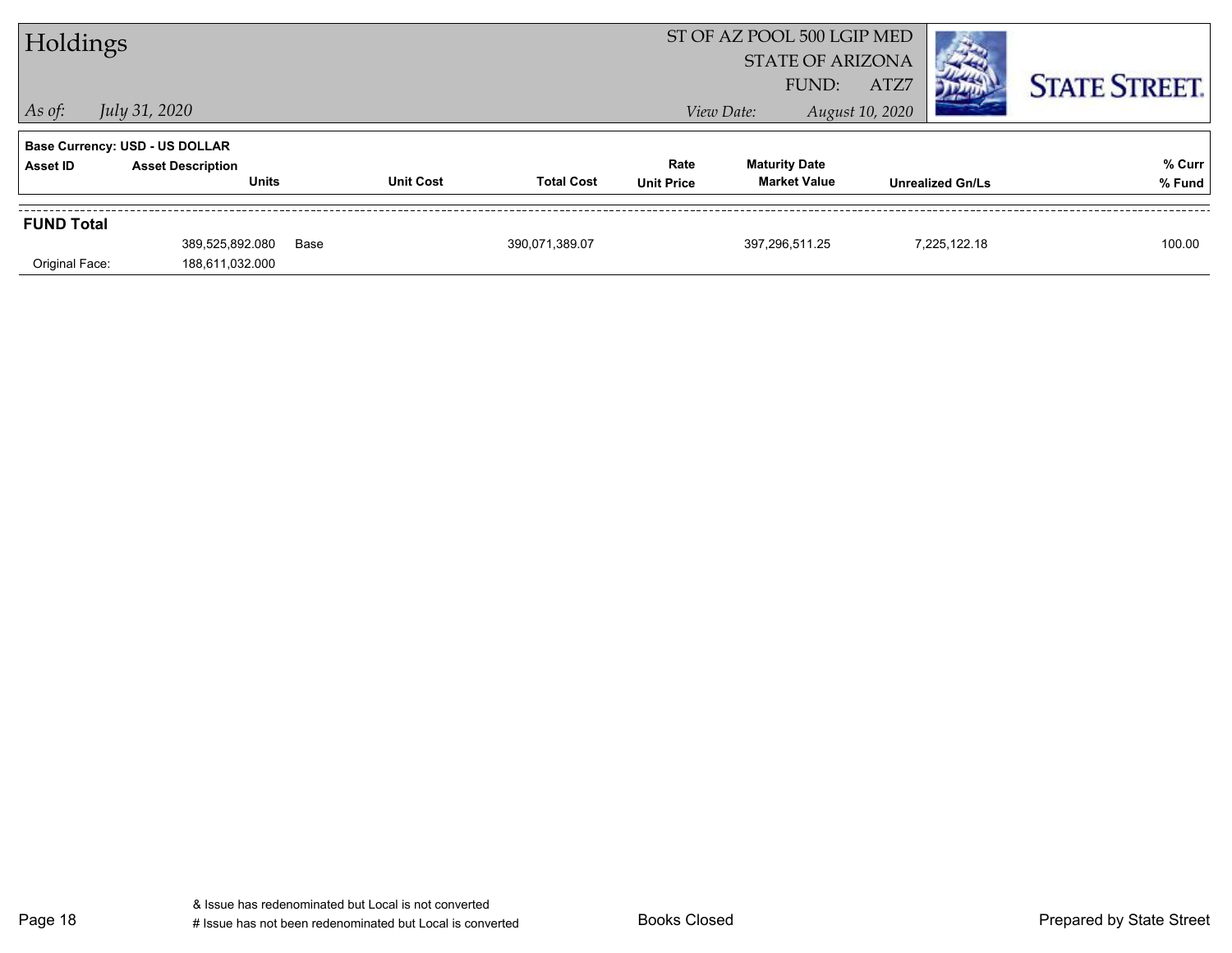# Holdings

### Currency Summary

*As of: July 31, 2020*

## ST OF AZ POOL 500 LGIP MED

 STATE OF ARIZONAFUND:

ATZ7



*View Date:August 10, 2020*

| Dase Currency.COD - OO DOLLAR |                   |       |                   |                     | % Currency |                         |                          |                           |
|-------------------------------|-------------------|-------|-------------------|---------------------|------------|-------------------------|--------------------------|---------------------------|
|                               | <b>Units</b>      |       | <b>Total Cost</b> | <b>Market Value</b> | % Fund     | <b>Unreal Sec Gn/Ls</b> | <b>Unreal Curr Gn/Ls</b> | <b>Total Unreal Gn/Ls</b> |
| <b>US DOLLAR</b>              |                   |       |                   |                     |            |                         | Exchange Rate:           | 1.000000                  |
| <b>CASH</b>                   |                   |       |                   |                     |            |                         |                          |                           |
|                               | 7,661,411.330     | Local | 7,661,411.33      | 7,661,411.33        | 1.93       | 0.00                    |                          | 0.00                      |
|                               |                   | Base  | 7,661,411.33      | 7,661,411.33        | 1.93       | 0.00                    | 0.00                     | 0.00                      |
| <b>CASH EQUIVALENT</b>        |                   |       |                   |                     |            |                         |                          |                           |
|                               | 76,688,747.720    | Local | 76,590,881.24     | 76,625,366.64       | 19.29      | 34,485.40               |                          | 34,485.40                 |
|                               |                   | Base  | 76,590,881.24     | 76,625,366.64       | 19.29      | 34,485.40               | 0.00                     | 34,485.40                 |
| <b>FIXED INCOME</b>           |                   |       |                   |                     |            |                         |                          |                           |
|                               | 305, 175, 733.030 | Local | 305,819,096.50    | 313,009,733.28      | 78.78      | 7,190,636.78            |                          | 7,190,636.78              |
| Original Face:                | 188,611,032.000   | Base  | 305,819,096.50    | 313,009,733.28      | 78.78      | 7,190,636.78            | 0.00                     | 7,190,636.78              |
| <b>US DOLLAR Total</b>        |                   |       |                   |                     |            |                         |                          |                           |
|                               | 389,525,892.080   | Local | 390,071,389.07    | 397,296,511.25      | 100.00     | 7,225,122.18            |                          | 7,225,122.18              |
| Original Face:                | 188,611,032.000   | Base  | 390,071,389.07    | 397,296,511.25      | 100.00     | 7,225,122.18            | 0.00                     | 7,225,122.18              |
| <b>FUND Total</b>             |                   |       |                   |                     |            |                         |                          |                           |
|                               | 389,525,892.080   | Base  | 390,071,389.07    | 397,296,511.25      | 100.00     | 7,225,122.18            | 0.00                     | 7,225,122.18              |
| Original Face:                | 188,611,032.000   |       |                   |                     |            |                         |                          |                           |
|                               |                   |       |                   |                     |            |                         |                          |                           |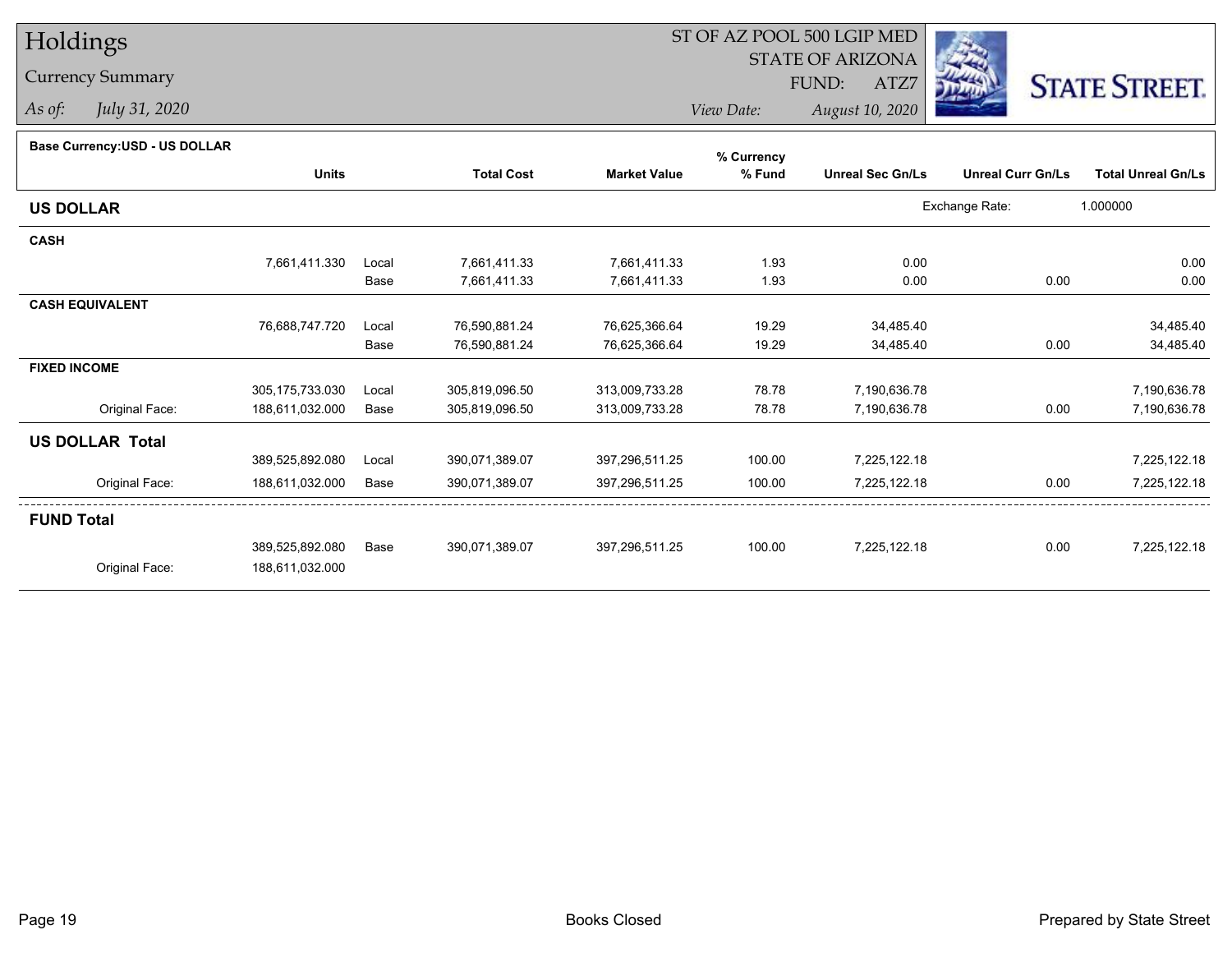| Holdings             |                                       |                   |                     |            | ST OF AZ POOL 500 LGIP MED               |                          |                           |
|----------------------|---------------------------------------|-------------------|---------------------|------------|------------------------------------------|--------------------------|---------------------------|
| <b>Asset Summary</b> |                                       |                   |                     |            | <b>STATE OF ARIZONA</b><br>FUND:<br>ATZ7 |                          | <b>STATE STREET.</b>      |
| As of:               | July 31, 2020                         |                   |                     | View Date: | August 10, 2020                          |                          |                           |
|                      | <b>Base Currency: USD - US DOLLAR</b> |                   |                     |            |                                          |                          |                           |
|                      | <b>Units</b>                          | <b>Total Cost</b> | <b>Market Value</b> | % Fund     | <b>Unreal Sec Gn/Ls</b>                  | <b>Unreal Curr Gn/Ls</b> | <b>Total Unreal Gn/Ls</b> |
| <b>CASH</b>          |                                       |                   |                     |            |                                          |                          |                           |
| US DOLLAR            |                                       |                   |                     |            |                                          |                          |                           |
|                      | 7,661,411.330                         | 7,661,411.33      | 7,661,411.33        | 1.93       | 0.00                                     | 0.00                     | 0.00                      |
| <b>CASH Total</b>    |                                       |                   |                     |            |                                          |                          |                           |
|                      | 7,661,411.330                         | 7,661,411.33      | 7,661,411.33        | 1.93       | 0.00                                     | 0.00                     | 0.00                      |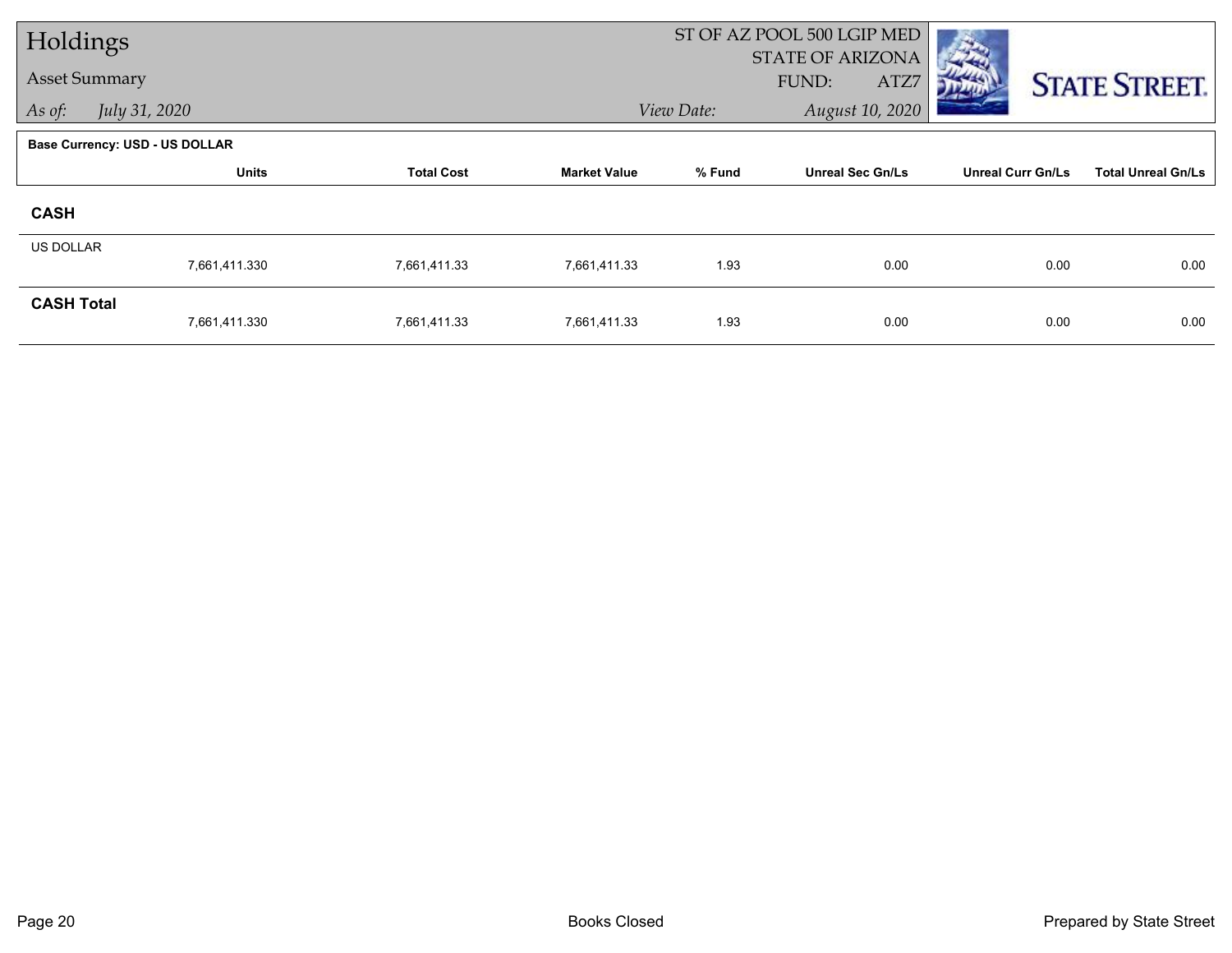| Holdings         |                                |                   |                     |            | ST OF AZ POOL 500 LGIP MED |                          |                           |
|------------------|--------------------------------|-------------------|---------------------|------------|----------------------------|--------------------------|---------------------------|
|                  |                                |                   |                     |            | <b>STATE OF ARIZONA</b>    |                          |                           |
|                  | <b>Asset Summary</b>           |                   |                     |            | ATZ7<br>FUND:              |                          | <b>STATE STREET.</b>      |
| As of:           | July 31, 2020                  |                   |                     | View Date: | August 10, 2020            |                          |                           |
|                  | Base Currency: USD - US DOLLAR |                   |                     |            |                            |                          |                           |
|                  | <b>Units</b>                   | <b>Total Cost</b> | <b>Market Value</b> | % Fund     | <b>Unreal Sec Gn/Ls</b>    | <b>Unreal Curr Gn/Ls</b> | <b>Total Unreal Gn/Ls</b> |
|                  | <b>CASH EQUIVALENT</b>         |                   |                     |            |                            |                          |                           |
| <b>US DOLLAR</b> |                                |                   |                     |            |                            |                          |                           |
|                  | 76,688,747.720                 | 76,590,881.24     | 76,625,366.64       | 19.29      | 34,485.40                  | 0.00                     | 34,485.40                 |
|                  | <b>CASH EQUIVALENT Total</b>   |                   |                     |            |                            |                          |                           |
|                  | 76,688,747.720                 | 76,590,881.24     | 76,625,366.64       | 19.29      | 34,485.40                  | 0.00                     | 34,485.40                 |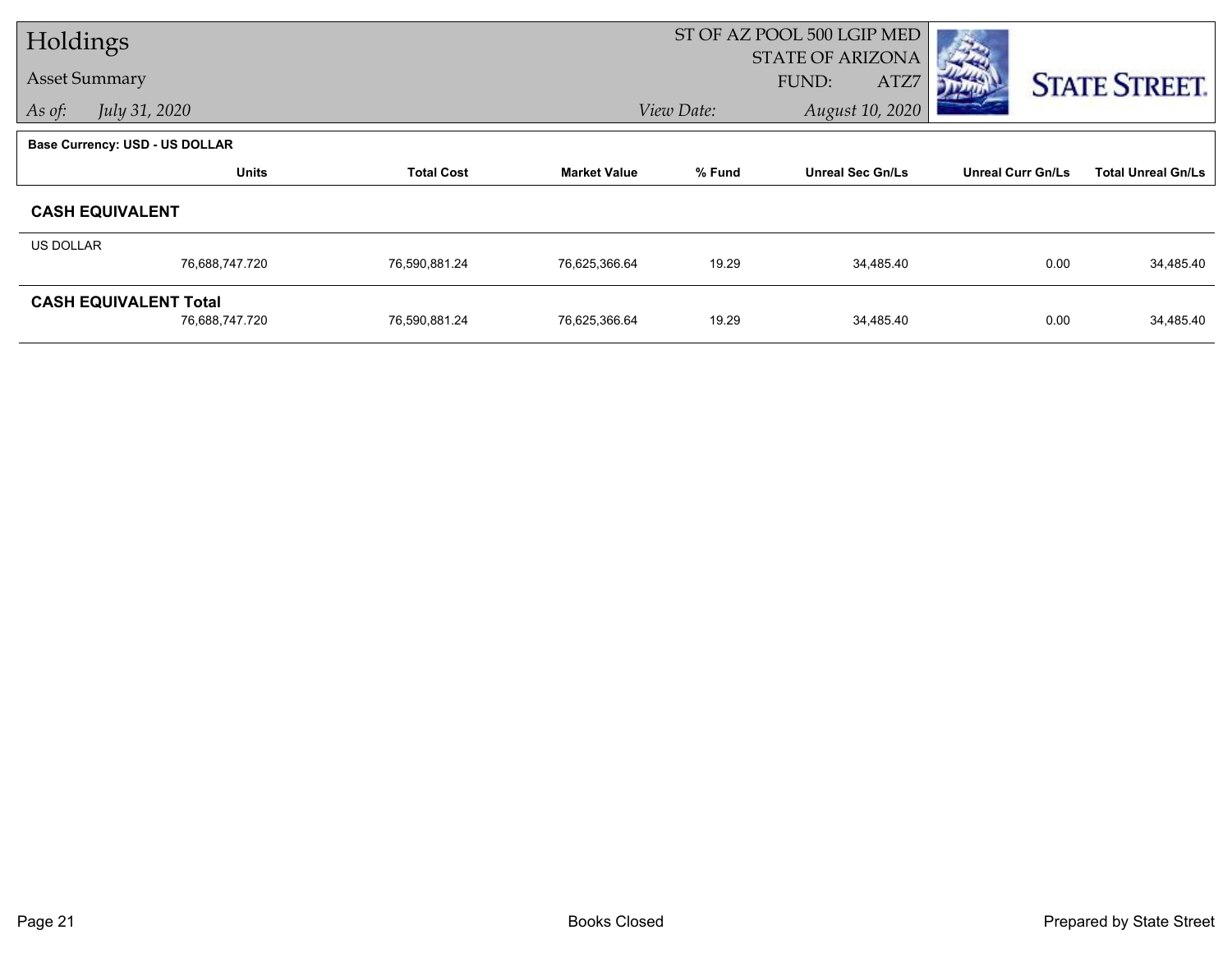| Holdings             |                                                |                   |                     |            | ST OF AZ POOL 500 LGIP MED               |                          |                           |
|----------------------|------------------------------------------------|-------------------|---------------------|------------|------------------------------------------|--------------------------|---------------------------|
| <b>Asset Summary</b> |                                                |                   |                     |            | <b>STATE OF ARIZONA</b><br>FUND:<br>ATZ7 |                          | <b>STATE STREET.</b>      |
| As of:               | July 31, 2020                                  |                   |                     | View Date: | August 10, 2020                          |                          |                           |
|                      | <b>Base Currency: USD - US DOLLAR</b>          |                   |                     |            |                                          |                          |                           |
|                      | <b>Units</b>                                   | <b>Total Cost</b> | <b>Market Value</b> | % Fund     | <b>Unreal Sec Gn/Ls</b>                  | <b>Unreal Curr Gn/Ls</b> | <b>Total Unreal Gn/Ls</b> |
| <b>FIXED INCOME</b>  |                                                |                   |                     |            |                                          |                          |                           |
| <b>US DOLLAR</b>     |                                                |                   |                     |            |                                          |                          |                           |
|                      | 305,175,733.030                                | 305,819,096.50    | 313,009,733.28      | 78.78      | 7,190,636.78                             | 0.00                     | 7,190,636.78              |
|                      | <b>FIXED INCOME Total</b><br>305, 175, 733.030 | 305,819,096.50    | 313,009,733.28      | 78.78      | 7,190,636.78                             | 0.00                     | 7,190,636.78              |
|                      |                                                |                   |                     |            |                                          |                          |                           |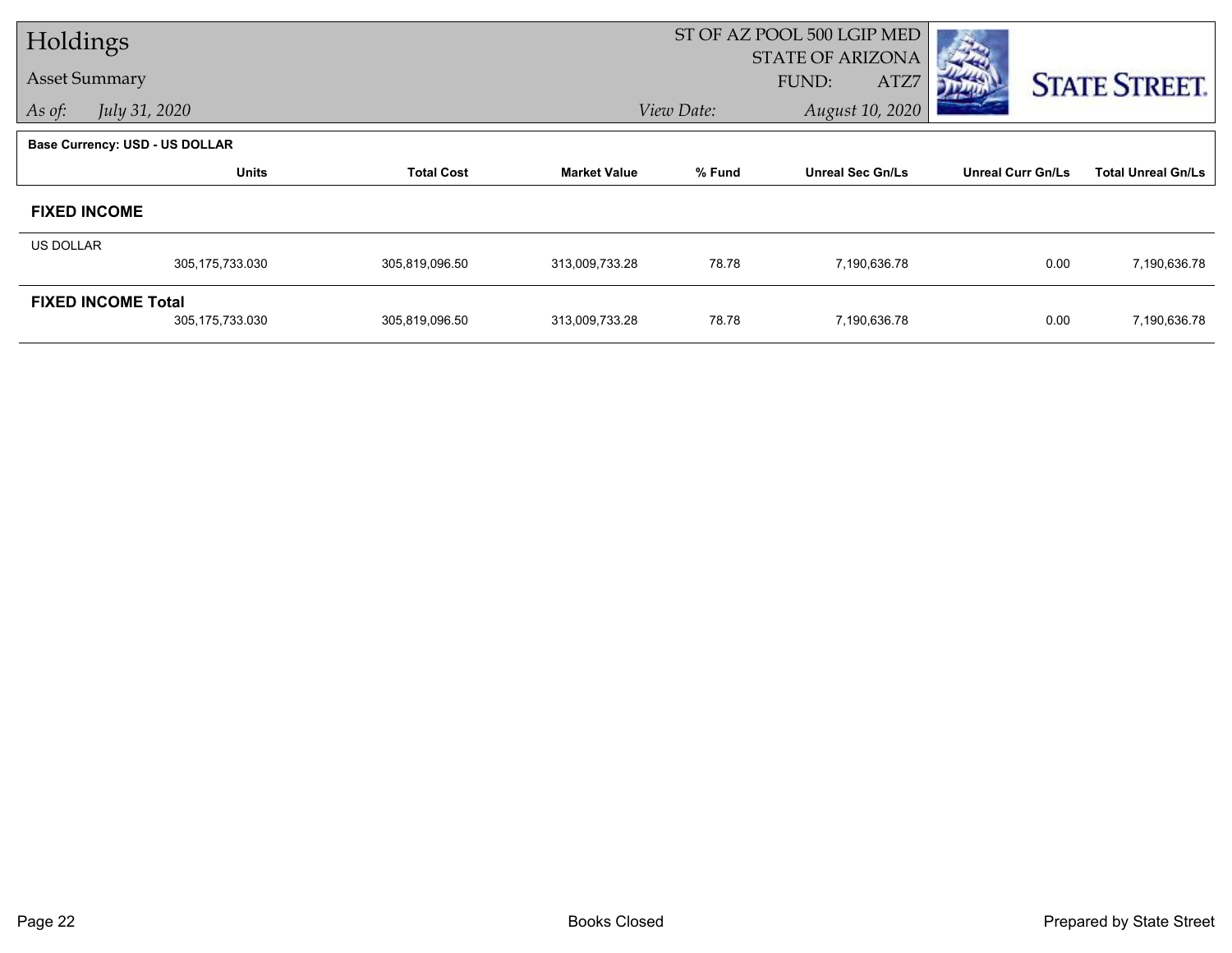| Holdings          |                                       |                | ST OF AZ POOL 500 LGIP MED    |                                          |                         |                          |                           |
|-------------------|---------------------------------------|----------------|-------------------------------|------------------------------------------|-------------------------|--------------------------|---------------------------|
|                   | <b>Asset Summary</b>                  |                |                               | <b>STATE OF ARIZONA</b><br>ATZ7<br>FUND: |                         |                          | <b>STATE STREET.</b>      |
| As of:            | <i>July 31, 2020</i>                  |                | August 10, 2020<br>View Date: |                                          |                         |                          |                           |
|                   | <b>Base Currency: USD - US DOLLAR</b> |                |                               |                                          |                         |                          |                           |
|                   | <b>Units</b><br><b>Total Cost</b>     |                | <b>Market Value</b>           | % Fund                                   | <b>Unreal Sec Gn/Ls</b> | <b>Unreal Curr Gn/Ls</b> | <b>Total Unreal Gn/Ls</b> |
| <b>FUND Total</b> |                                       |                |                               |                                          |                         |                          |                           |
|                   | 389,525,892.080                       | 390,071,389.07 | 397.296.511.25                | 100.00                                   | 7.225.122.18            | 0.00                     | 7,225,122.18              |